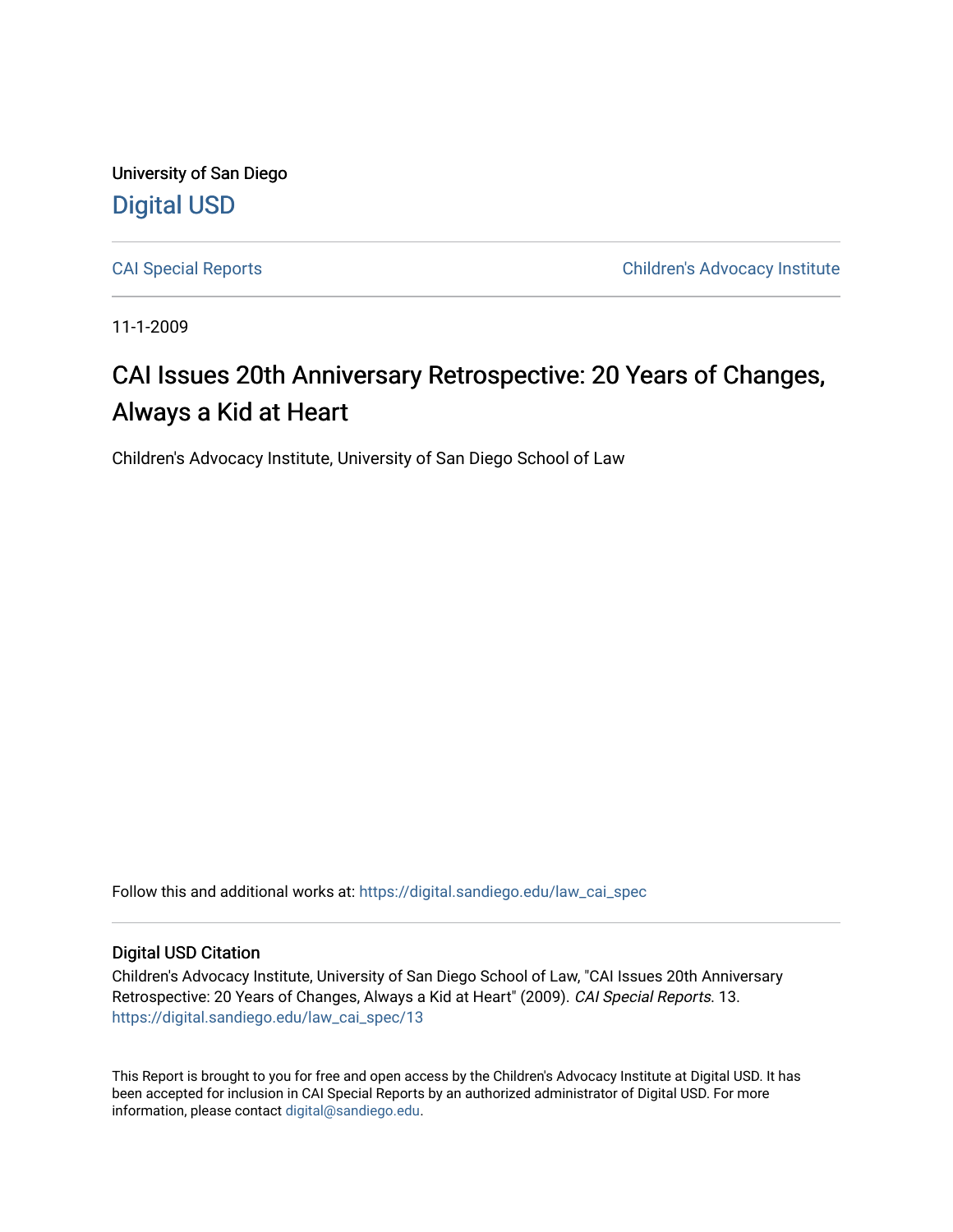

### Children's Advocacy Institute  $20$ th Anniversary Retrospective



Twenty years of changes. Always a kid at heart.

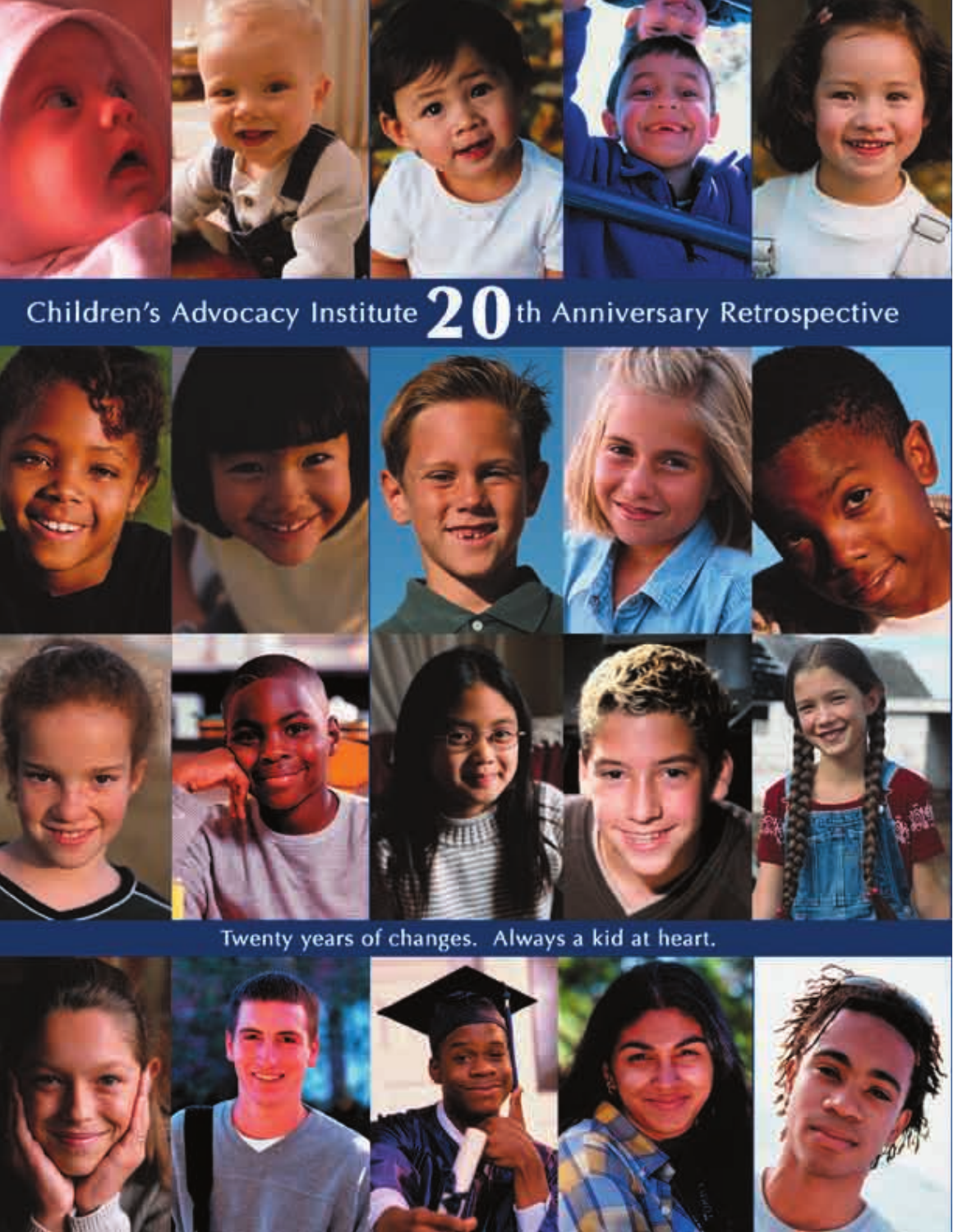2009 marks the 20th anniversary of the Children's and advocacy Institute, an academic, research, and advocacy law firm based at the University of San Diego School of Law Advocacy Institute, an academic, research, and advocacy law firm based at the University of San Diego School of Law.

In honor of this milestone, this publication presents some of CAI's major accomplishments over the past two decades—all of which were made possible by the hundreds of USD law students, individuals, foundations, and other entities who have contributed to and supported CAI's work over the years, and who share CAI's goal of

improving the status of children in our society. We are forever grateful to each and every person who contributed to our successes over the past 20 years.

However, there is much more work to be done. And while we are prepared to put in another 20 years, our ultimate goal is to put ourselves out of work — by ensuring that our society recognizes and respects, as a matter of course, the basic right that children have to a happy, healthy, and safe childhood that provides them with a meaningful opportunity to become self-sufficient adults.

#### **SAN DIEGO OFFICE**

University of San Diego School of Law 5998 Alcalá Park San Diego, CA 92110-2429 (619) 260-4806 (619) 260-4753 (fax)

#### **SACRAMENTO OFFICE**

717 K Street, Suite 509 Sacramento, CA 95814 (916) 444-3875 (916) 444-6611 (fax)

info@caichildlaw.org www.caichildlaw.org

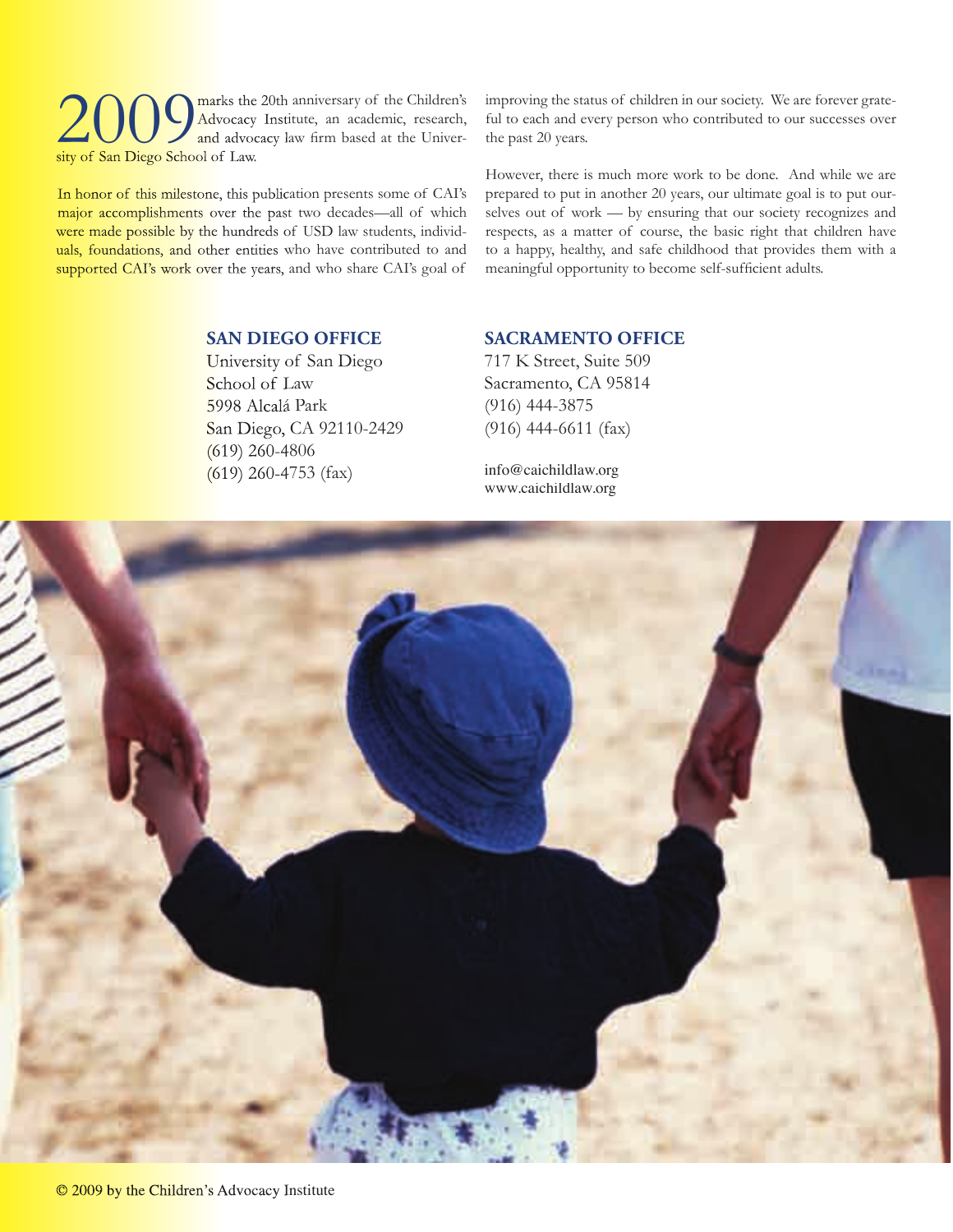#### **Who Makes CAI's Work Possible?**

The Children's Advocacy Institute (CAI) is deeply grateful to the countless individuals, organizations, and foundations that have supported our work over the past twenty years. Although we cannot list each donor here, we would be remiss not to mention by name a few special individuals whose long-standing commitment and generosity to CAI has enabled us to advocate on behalf of children and youth for two decades—and counting:

Sol and Helen Price Paul and Barbara Peterson Louise Horvitz

We are also pleased to list some of the many foundations and organizations that have supported our work over the past twenty years. Funding from these entities, as well as many others not here listed, has enabled CAI to achieve many of the accomplishments described in this report.

ADVANTA Mortgage Corp. USA Alliance Healthcare Foundation California Department of Justice California Governor's Office of Emergency Services The California Wellness Foundation The ConAgra Foundation, Inc. Cox Kids Foundation Nathan Cummings Foundation Maximilian E. & Marion O. Hoffman Foundation James Irvine Foundation Jacobs Family Foundation The Leon Strauss Foundation / The Simon Strauss Foundation Magnes Fund Mattel Foundation McCarthy Family Foundation Pacific Mutual Foundation Price Charities Rosenberg Foundation San Diego County Bar Foundation San Diego Foundation Weingart-Price Fund Sierra Health Foundation Sony Electronics, Inc. The Streisand Foundation U.S. Department of **Education** Weingart Foundation Anonymous Grantors



CAI gratefully acknowledges the support-financial and otherwise—of the administration of the University of San Diego, and of the administration and faculty of the USD School of Law, a majority of whom personally contribute to CAI.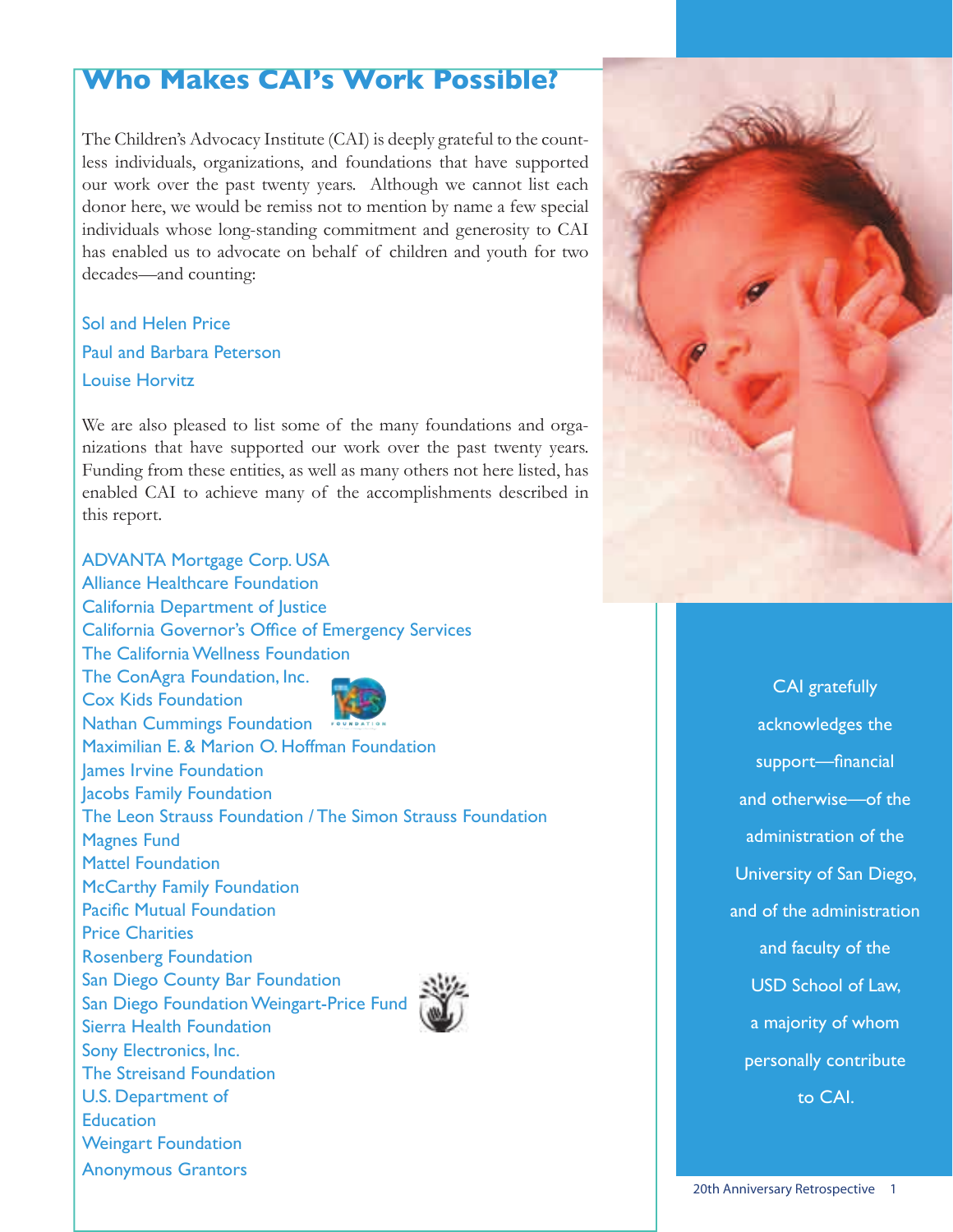

The Children's Advocacy Institute (CAI) is founded as part of the Center for Public Interest Law (CPIL) at the University of San Diego (USD) School of Law. Initial funding from the Weingart Foundation brings together an interdisciplinary team of legal, social sciences, and health professionals to

advocate on behalf of children's interests on issues such as child abuse and neglect, child care and development, and child health and safety, as well as ways to improve the government's delivery of children's services in California. CAI represents children—and only children—in the California Legislature, in

the courts, before administrative agencies, and through public education programs. CAI engages in advocacy on the needs of children—economic security, adequate nutrition, health care, education, quality child care, and protection from abuse, neglect, and injury. CAI's aspiration is to ensure that children's interests are effectively represented whenever and wherever government makes policy and budget decisions that affect them.

• CAI conducts an intensive nine-month study of San Diego County's system for detecting and routing initial reports of child abuse. The initial reaction by individuals who have worked in the child abuse field for several years is that CAI's description of the current flaws in the system is both comprehensive and accurate. Several legislators express interest in carrying legislation to address some of the issues identified by CAI.

• CAI opens a branch office in Sacramento, and hires a legislative advocate, an attorney, and support staff to represent children's interests before policymakers, agency officials, and courts. At the time, the addition of the two CAI professional advocates triples the number of full-time professional advocates promoting child health and safety in Sacramento. This office remains open to this day.

• CAI helps write, revise, and successfully advocate for a legislative declaration that the child care and development portion of the California Department of Education's (CDE) budget has a legitimate educational content and is not distinguishable from CDE's K–14 educational expenditures. Enactment of this measure strengthens the hand of those seeking to preserve preschool child care and education within the Proposition 98 protective umbrella. *AB 370 (Hannigan) [Ch. 1394, Stats. of 1989]*

• CAI helps implement Proposition 99, a successful 1988 initiative measure which substantially increased the tax on tobacco products and allocated revenue from the increase to various public health services, including several benefiting children.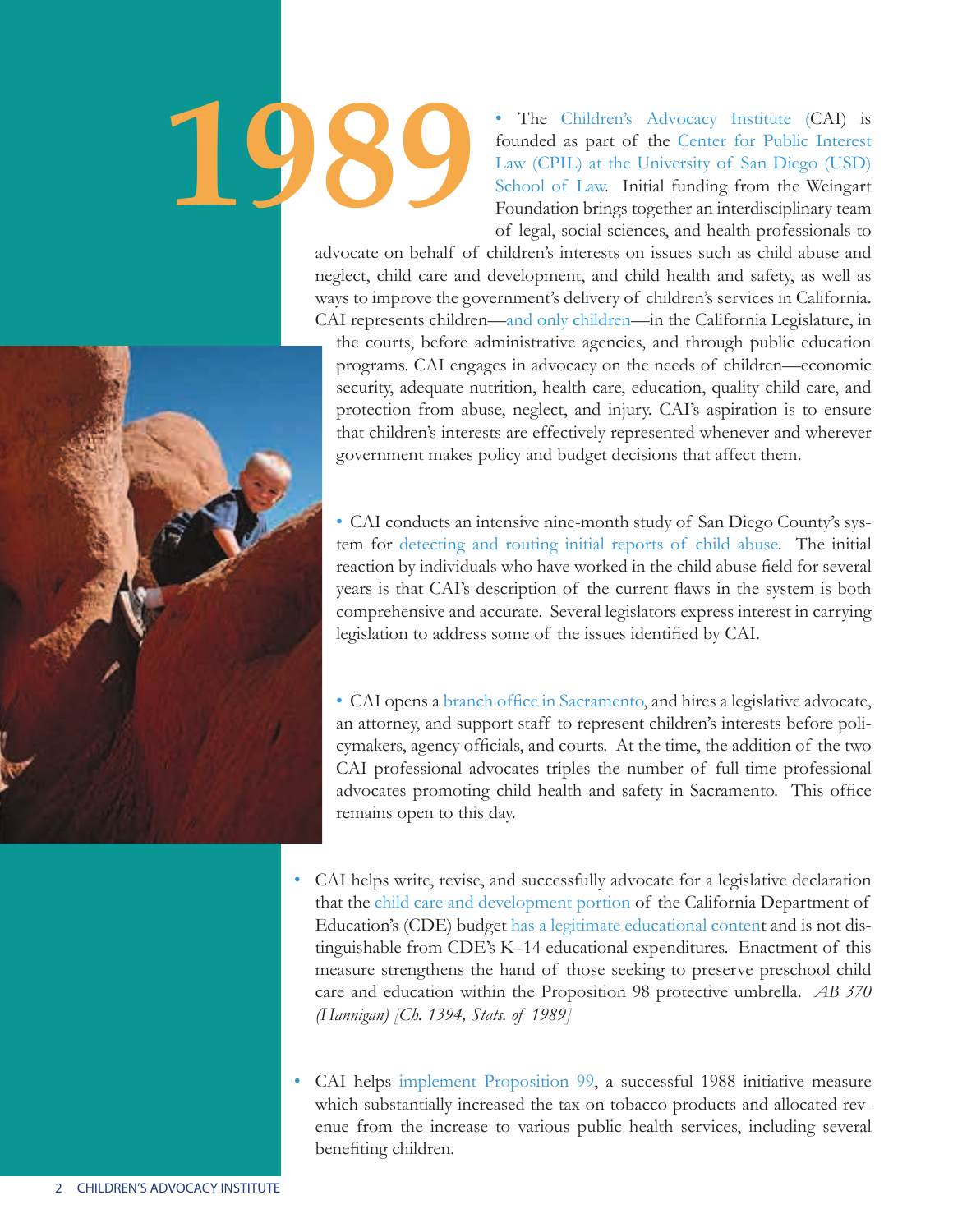- CAI launches the Children's Advocates' Roundtable, which still meets monthly in Sacramento to facilitate information-sharing on state and federal proposals affecting children and improving communication and coordination among child advocacy groups.
- CAI and the Southern California Women's Law Center prepare a detailed brochure, entitled *Liability Insurance and Child Care*, which contains basic information on insurance for family child care providers. Because of the brochure's popularity and valuable consumer information, the state Department of Insurance agrees to reprint the pamphlet for statewide distribution at its cost.
- The California Attorney General awards CAI a three-year grant to evaluate a three-county pilot project aimed at reforming child abuse investigations. The goal of the pilot project is to document the effect on child abuse victims and prosecutions when the traditional, multiple-interview abuse investigation is altered to provide a single comprehensive interview conducted by an expert and videotaped to establish propriety and enable others to review the tape, rather than repeatedly re-interview the child.
- During California's budget crisis, CAI drafts and distributes to policymakers and the media a coherent, accurate statement on the overall effect of proposed cuts in

services to children. The analysis is the only comprehensive statement of the impact of the cuts available to assist policymakers when making difficult budget decisions.

- CAI sponsors Growing Up in Poverty, a free conference at USD addressing issues affecting children and poverty. Over 500 people attend the opening session, a presentation by nationally recognized author and activist Jonathan Kozol.
- CAI co-sponsors San Diego's Candlelight Vigil, held in Balboa Park; over 1,500 similar vigils are held worldwide, demonstrating support for the United Nations' World Summit for Children.



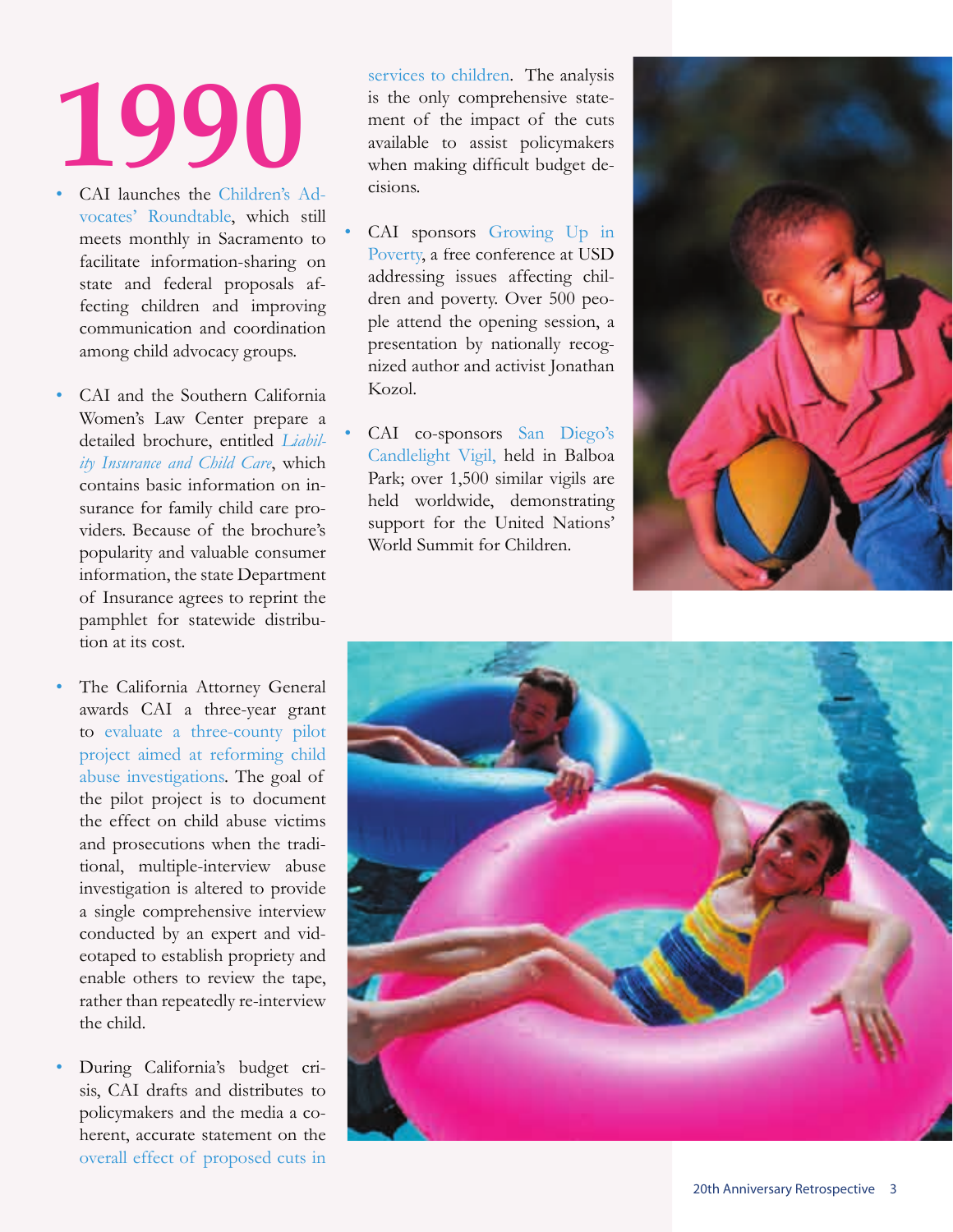

CAI helps initiate and create a new model for quality representation of abused children in dependency court (Sacramento Child Advocates, a nonprofit entity that will grow to provide legal representation for 4,700 children in 2009).

- CAI drafts and wins enactment of legislation permitting a child victim witness to testify out of the immediate presence of the alleged perpetrator. *SB 905 (Killea) [Ch. 948, Stats. of 1991]*
- CAI sponsors successful legislation establishing a comprehensive lead testing program for California children who are at highest risk of exposure. To finance screening and mitigation, the measure assesses fees against industries using lead. A companion bill requires all insurance companies and health maintenance organizations to provide coverage for lead testing. *AB 2038 (Connelly) [Ch. 799, Stats. of 1991]; AB 1979 (Lee) [Ch. 797, Stats. of 1991]*
- CAI helps win enactment of the Children's Firearm Accident Prevention Act of 1991, making a gun owner criminally liable if he/she leaves a loaded firearm in a place accessible by a child, and the child accidentally injures himself/herself or others with the gun. *AB 2029 (Connelly) [Ch. 956, Stats. of 1991]*
- CAI advocacy helps improve child abuse victims' access to the Victims of Crime compensation fund administered by the Board of Control. For example, CAI's advocacy before the Board of Control results in regulatory changes allowing child protective services reports and dependency court findings of abuse to be used to prove eligibility for compensation.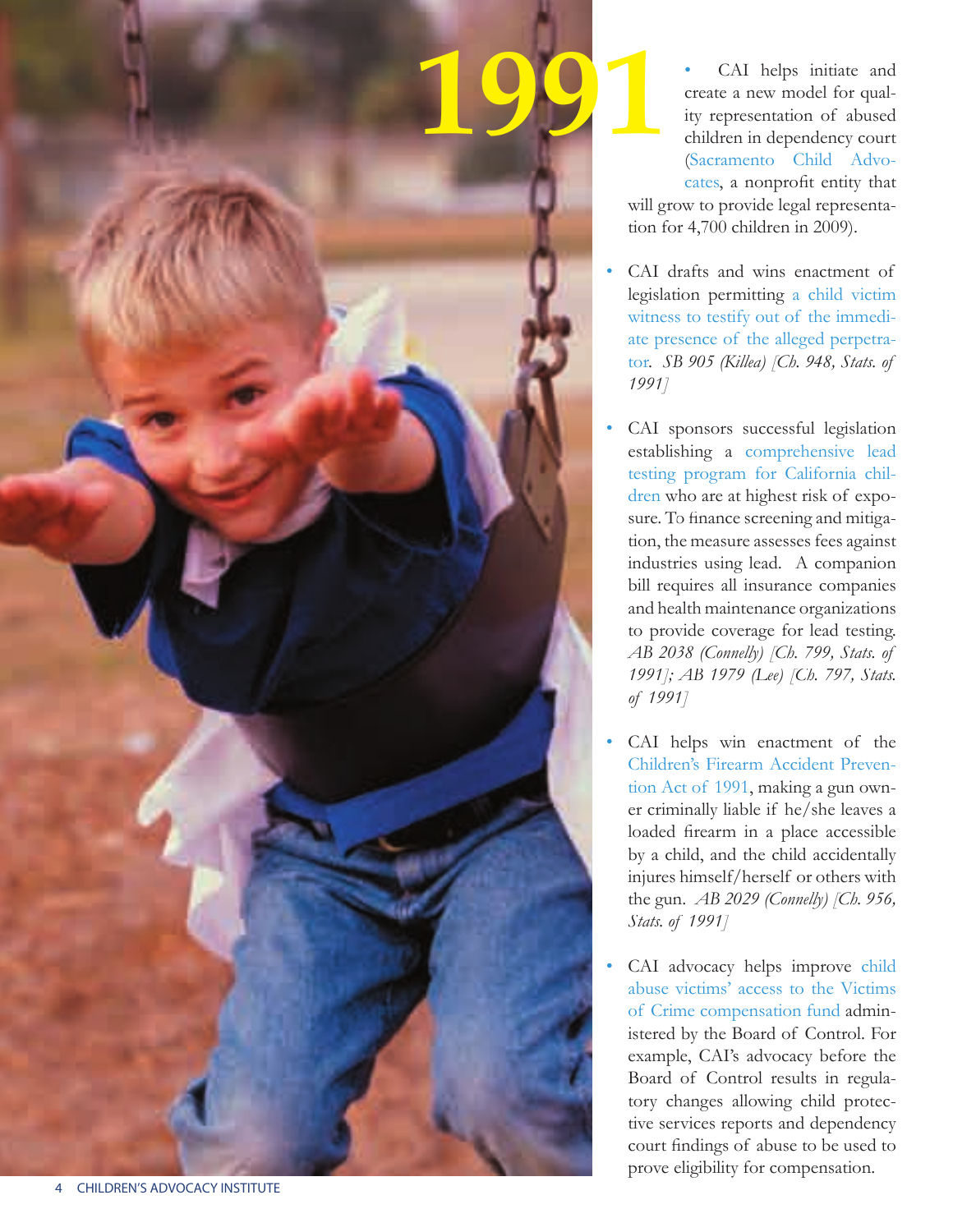• CAI successfully sponsors sweeping child care licensing and regulation reform, including minimum unannounced inspection requirements, civil penalty powers, nine separate child care regulation sections ensuring accountability, and child care advocate positions. The bill includes its own funding mechanism — the California



"Kids' Plates" personalized vehicle license plate program, which raises millions of dollars each year in funding for child health and safety programs. *AB 3087 (Speier) [Ch. 1316, Stats. of 1992]*

- CAI successfully advocates for legislation requiring the state to set up a bulk purchase program for vaccines and to reinvest the considerable savings realized from bulk purchases in programs that are most likely to increase access to and quality of immunization services for children, and then serves as an advisor to the Department of Health Services (now known as the Department of Health Care Services) to implement these measures. *AB 3351 (Gotch) [Ch. 1110, Stats. of 1992]; AB 3354 (Gotch) [Ch. 1111, Stats. of 1992]*
- CAI is named "Children's Advocate of the Year" by the California Consortium for the Prevention of Child Abuse for its "passionate, tireless and effective advocacy on behalf of California's children."
- CAI advocacy results in the enactment of a law requiring that all junior high school students be offered a course in parenting skills and education. *SB 1307 (Watson) [Ch. 1355, Stats. of 1992]*
- On behalf of the California Association for the Education of Youth Children, the Children's Lobby, the California Child Development Administrators Association, the California Child Care Resource and Referral Network, and other leading organizations representing child care providers, CAI engages in successful litigation protecting \$355 million in high-priority child development programs. *[CTA v. Huff]*
- CAI creates and commences administration of the Price Child Health and Welfare Journalism Awards, an annual recognition of outstanding journalistic work that enhances public understanding of issues facing children.
- CAI commences administration of the Maternal and Child Health Advocacy Project, which provides services to pregnant women; engages in outreach to providers and advocates regarding resources and services for this population; and engages in policy advocacy on behalf of poor expectant mothers and their young children. Four years later, this project successfully spins off as a stand alone entity called Maternal and Child Health Access.
- In a case of precedential import, CAI helps secure a ruling confirming the standing of a minor to be heard in dependency court. *[Allen M. v. Superior Court]*
- CAI helps establish the California Coalition for Children's Safety and Health, a statewide coalition of business, medical, consumer, and children's advocacy organizations working to reduce child injuries.

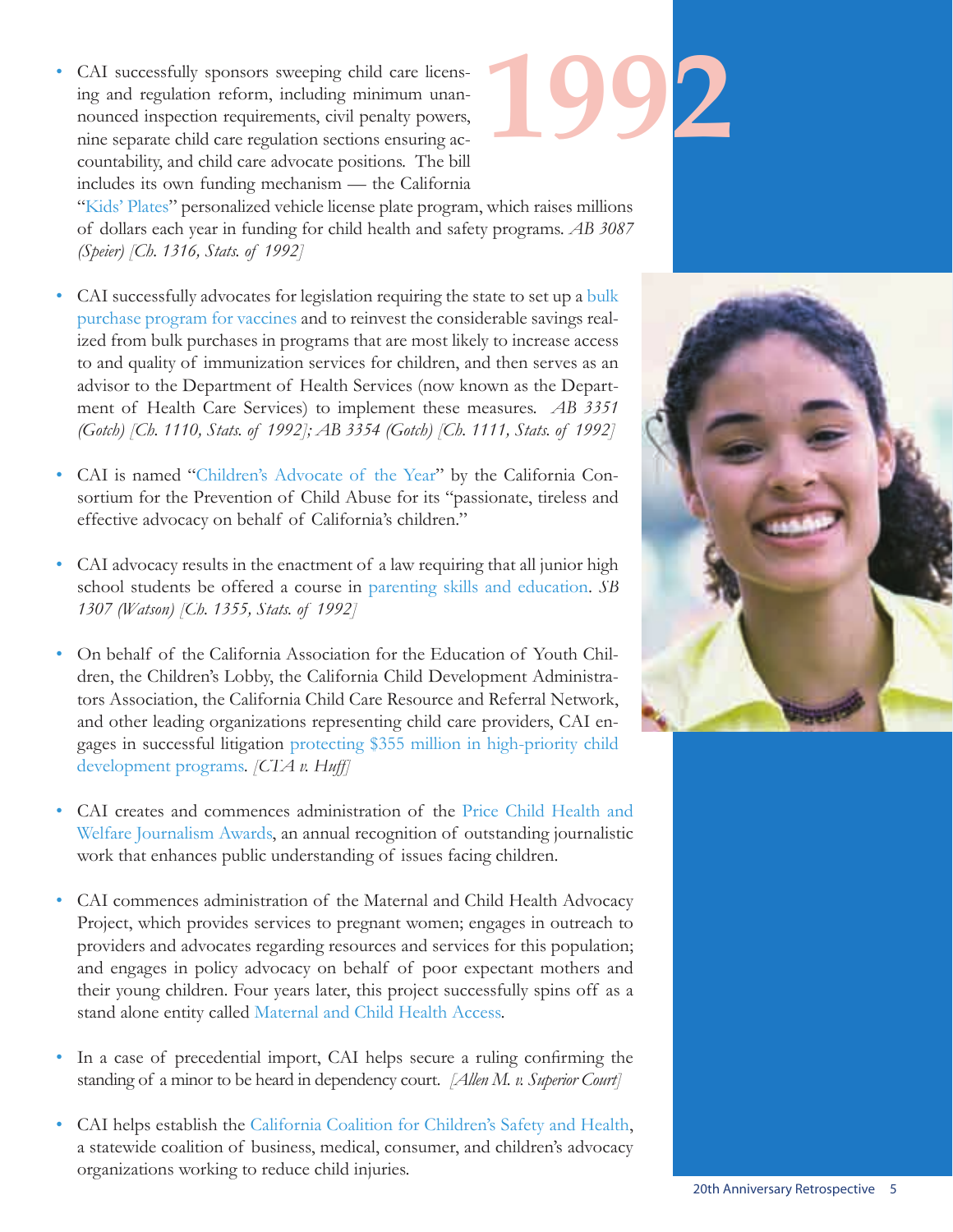

• Through CAI, the USD School

of Law commences an academic program to educate and train USD law students in child advocacy. A new course, entitled *Child Rights and Remedies*, surveys the broad array of child advocacy challenges, including the constitutional rights of children, defending children accused of crimes, child abuse and dependency court proceedings, tort remedies and insurance law applicable to children, and child property rights and entitlements. Enrolled students qualify to participate in the Child Advocacy Clinic, which gives them the option of working with an assigned attorney from the San Diego Office of the Public Defender representing abused children in dependency court proceedings, or engaging in policy advocacy at the state or national level, drafting legislation, participating in regulatory proceedings, researching and writing reports, assisting in impact litigation, or working on special projects. Over 600 law students participate in CAI's academic program as of 2009.

• CAI participates in litigation challenging the federal government's denial of California's application for Child Abuse Prevention and Treatment Act (CAP-TA) funding. CAI is instrumental in providing the state with extensive declarations, legal research, federal child abuse publications, and legal strategies, all of which contributed to a ruling that the federal government had abused its discretion in denying CAPTA funds to California. [*California v. Shalala*]

- CAI represents the National Association of Counsel for Children as *amicus curiae* in an Arizona test case considering the right of abused children to seek legal remedies directly from the court. The Arizona Court of Appeal rules in favor of CAI's argument, holding that a child may independently petition the court to sever parental rights. [In re Appeal in Pima County Juve*nile Severance Action* No. S-113432]
- CAI successfully petitions the Department of Health Services (now known as the Department of Health Care Services) to promulgate regulations to implement the Childhood Lead Poisoning Prevention Act of 1991.
- CAI intervenes in litigation and successfully defends against a challenge brought by the California Paint Council to the collection of lead mitigation fees authorized by AB 2038 (discussed above).
- CAI helps win enactment of legislation requiring children under the age of 18 to wear a helmet when riding a bicycle. *AB 2268 (Calderon) [Ch. 1000, Stats. of 1993]*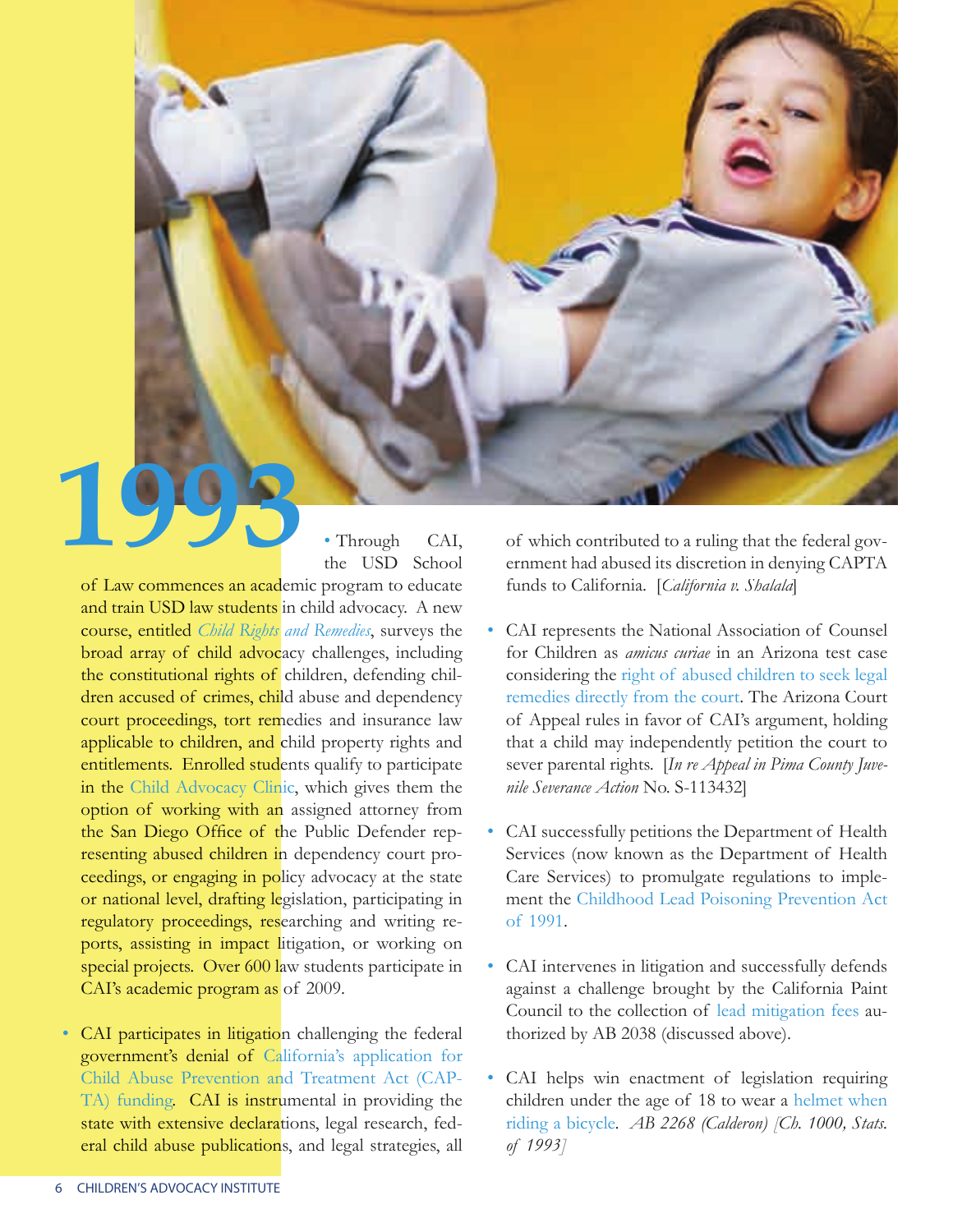#### CAI releases its first annual report on state spending for children, the *California Children's Budget 1994–95*, illumi-**1994**

nating the impacts of the state's chronic underfunding of programs serving children and youth. The report identifies the major accounts relevant to children in the state budget, and separates out the revenue from local, state, and federal sources. Importantly, the report analyzes trends from the base year of fiscal year 1989–90 and adjusts spending to reflect changes in population and inflation. CAI will go on to publish *Children's Budget*s annually for the next ten years.

- CAI completes its service as official state evaluator of child abuse victim pilot projects to assure a single, multidiscipline-reviewed, videotaped interview of child victims, and publishes the *Child Victim Witness Investigative Pilot Projects Research and Evaluation Final Report.*
- CAI sponsors legislation stating that each child who is the subject of a dependency proceeding is a party to that proceeding, and as such is entitled to competent counsel. *SB 783 (Lockyer) [Ch. 1073, Stats. of 1994]*
- CAI files a petition for and obtains a writ of mandate ordering the Department of Health Services (DHS) (now known as the Department of Health Care Services) to adopt public playground safety regulations, as mandated by 1991 legislation. Subsequent litigation by CAI is required to compel DHS to comply with the writ and adopt the regulations, which it eventually does in 1999. *[Barrow v. Department of Health Services]*
- CAI drafts and submits an *amicus curiae* brief on behalf of the National Association of Child Advocates (now Voices for America's Children) in litigation challenging Medicaid waivers under § 1115 of the Social Security Act. In the brief, CAI outlines seven specific dangers of  $\sqrt{1115}$  waivers to medical care access for children, and urges the court to require the federal government to grant waivers, but only upon a particularized inquiry into each of the areas of abuse extant and outlined for the court. *[NACHC v. Shalala]*

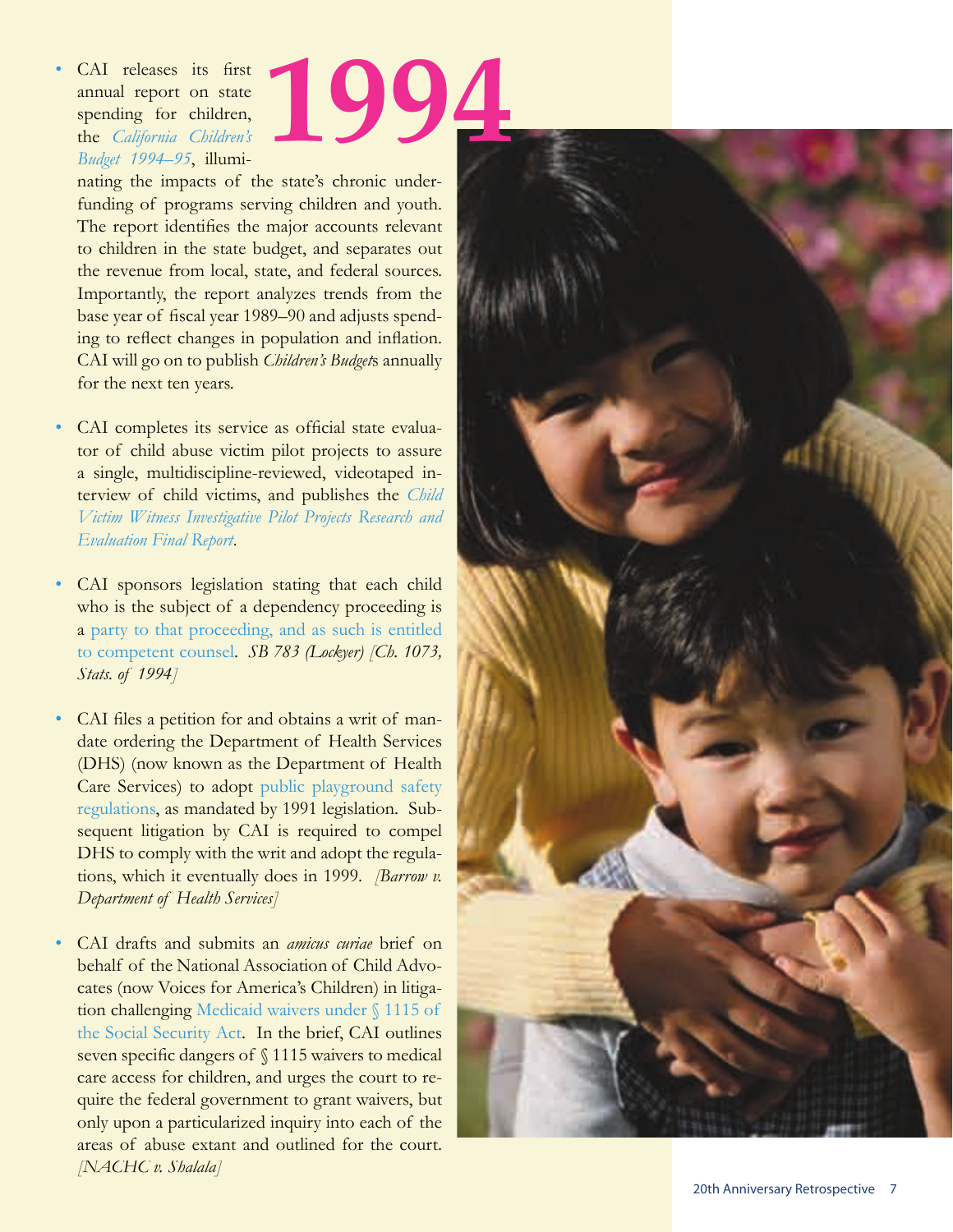

- CAI vigorously—and successfully—opposes "paddling" legislation introduced to deter juvenile graffiti offenses. One of these proposals would have required parents to paddle their children in open court with a long, thick, hardwood paddle; if the court felt the blows were inadequate, it could order the bailiff to administer them.
- CAI sponsors legislation to remove a 1996 sunset (expiration) provision in state law establishing formal state child death review teams to evaluate the cause of child deaths, thus making child death review evaluation a permanent part of California state government. *AB 653 (Davis) [Ch. 539, Stats. of 1995]*
- An op-ed piece entitled "California: A Society that Cuts Child Welfare but Boosts Jails," written by CAI's Executive Director and published by the *Los Angeles Times*, is discussed with approval on the Senate floor by U.S. Senator Paul Simon (D-Ill.), and entered into the *Congressional Record*.
- The National Association of Child Advocates (now Voices for America's Children) recognizes that CAI's "work on budget analysis for children remains the most thorough and well-researched document nationwide."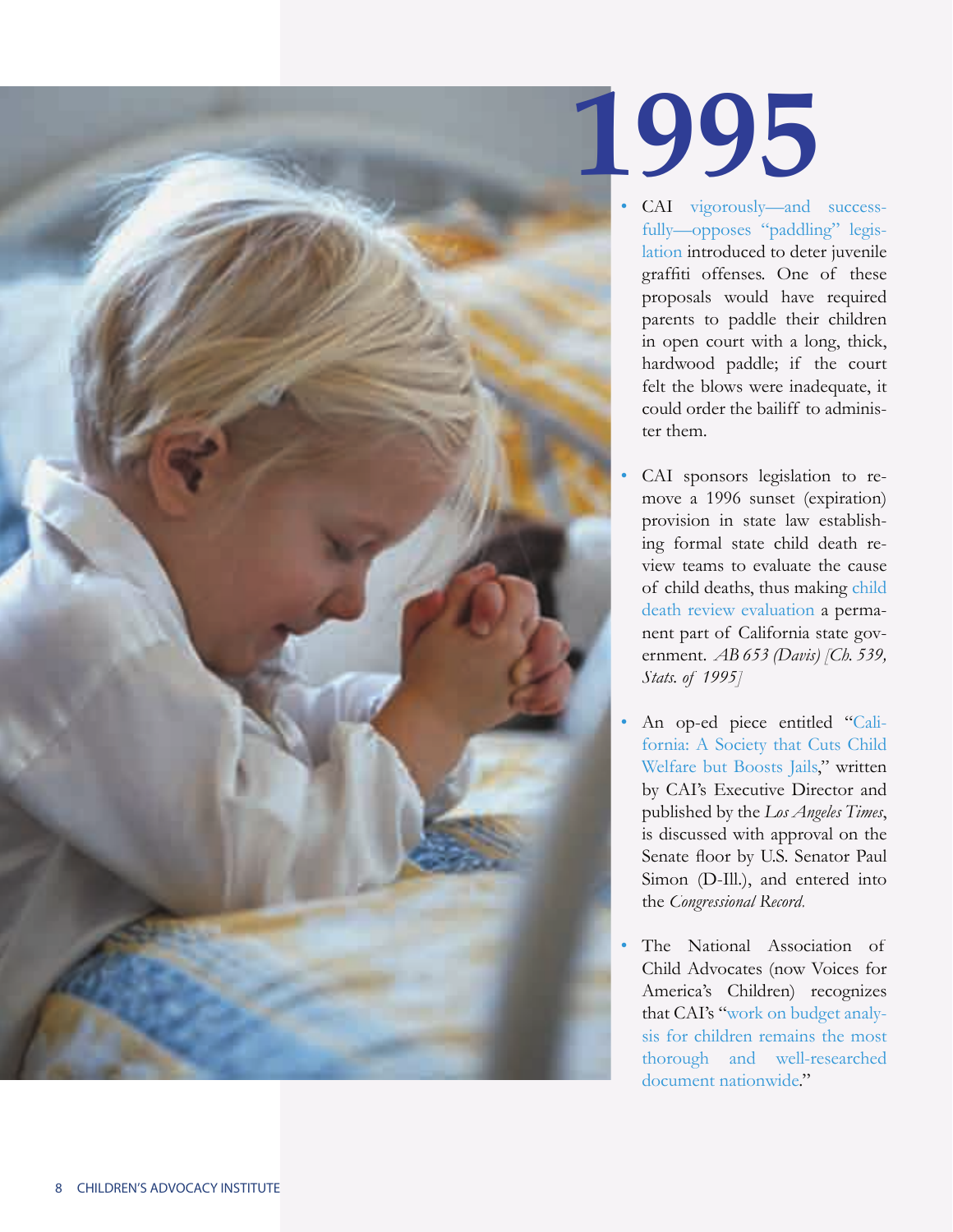• CAI and the National Association of Child Advocates (now Voices for America's Children) release Ready, Willing, and Able: What the Record Shows about State Investments in Children 1990–1995. Based on CAI's *California Children's Budget*, this document tracks and quantifies the effects of devolution—the shifting of key decisions affecting children from federal to state and local officials—across the

CAI launches the Information Clearinghouse on Children

### **1996**

(ICC) to stimulate more extensive and accurate public discussion of issues related to child well-being, health, and safety. The ICC maintains a subject-specific resource base on a wide variety of children's

nation. The study analyzes budget figures from twelve states (including California) and two cities during the fiveyear period, and concludes that states have failed to invest in programs that support struggling working families and safeguard children.

• CAI helps win enactment of the Swimming Pool Safety Act, which requires residential swimming pools constructed on and after January 1, 1998 to have one of five specified



safeguards, and requires specified disclosures to buyers where pools are a part of real property sold or transferred. *AB 3305 (Setencich) [Ch. 925, Stats. of 1996]*

• The Second District Court of Appeal cites a 1994 CAI study entitled Do Children Get Competent Counsel? A 58-County Survey of Standards for Attorneys Representing Children in Juvenile Court, in upholding the use of independent attorneys to represent children in dependency court proceedings. *[In Re Shawn B.]*

issues; provides journalists, public officials, and academicians with data, statistics, information, and referrals to experts on children's issues; publishes reports and fact sheets on public policy decisions and child-related issues; and offers local advocates training in advocate techniques and media relations.

• CAI co-sponsors the first California Children's Policy Summit in Sacramento, convening over 500 child advocates, public officials,

academicians, journalists, and experts on children for extensive panel discussions and goalsetting in the areas of economic security, juvenile justice, safety, health, and education.

CAI launches Lawyers for Kids, which offers attorneys the opportunity to use their talents, knowledge, and resources as advocates to help promote the health, safety, and well-being of children; assist CAI's policy advocacy program; and work with CAI staff on test litigation.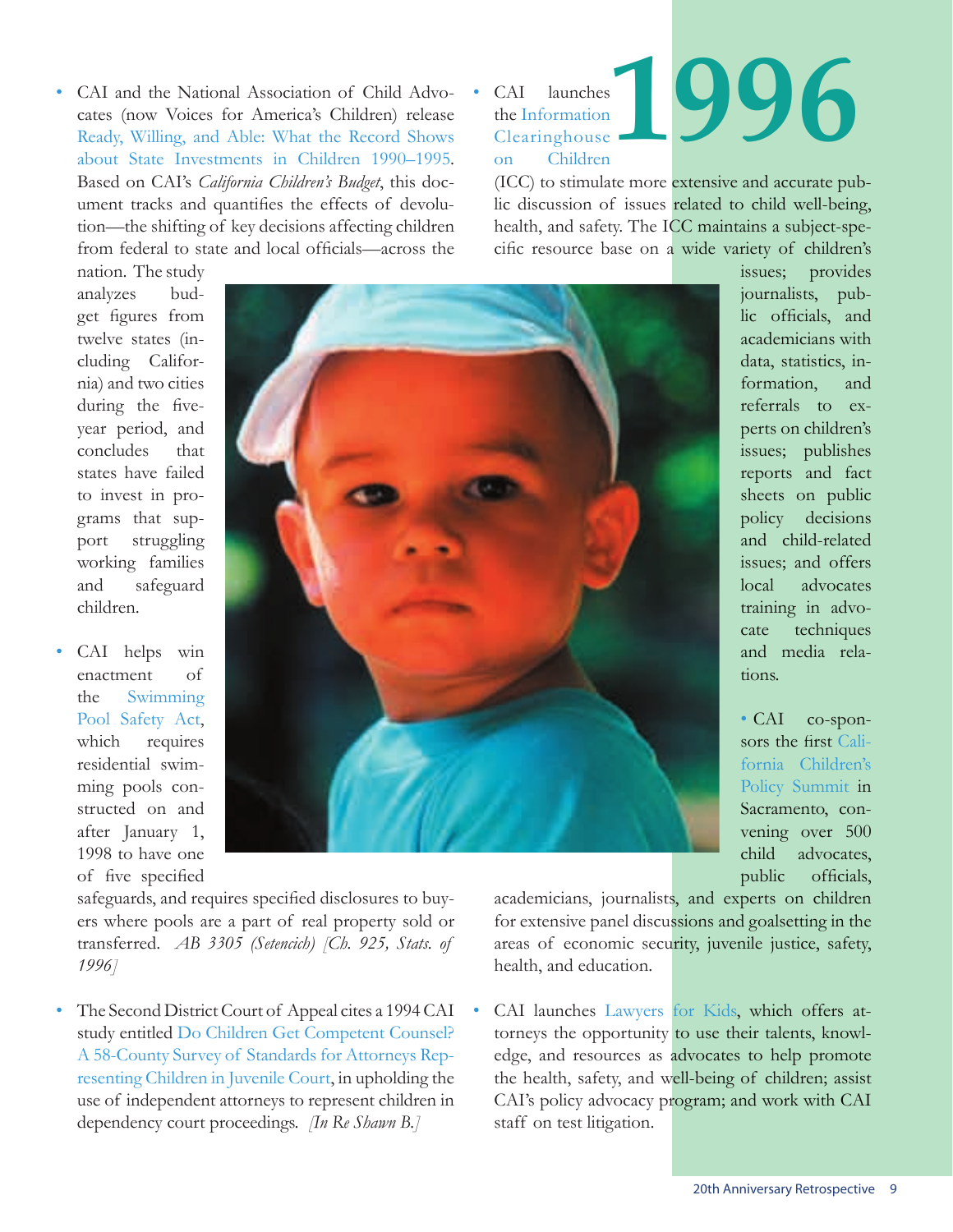

- CAI launches two new publications aimed at informing the public about actions taken by policymakers and state agencies that impact children and youth. CAI's *Children's Regulatory Law Reporter* focuses on an often-ignored but very critical area of law: regulations adopted by state government agencies. The *Reporter* discusses regulatory actions proposed by agencies such as the Department of Social Services and the Department of Education; in addition to detailing what the proposed changes are, CAI also explains how the proposed changes would impact children. The *Children's Legislative Report Card* describes major issues considered by the legislature, provides detailed descriptions of selected child-friendly bills, and presents a grid documenting legislators' floor votes on those bills.
- CAI participates in California's implementation of the federal welfare reform legislation, to ensure that reduction of child poverty is the stated, primary goal of and a specific evaluative criterion for California's new welfare reform experiment, the California Work Opportunity and Responsibility to Kids (CalWORKs) program.

#### CAI co-spon-

sors legislation that—for the first time since 1991—increases the compensation rate for family foster care providers. As introduced, the bill proposes to increase the reimbursement rate by 25%; as signed by the Governor, the increase is 6%. *AB 1391 (Goldsmith) [Ch. 944, Stats. of 1997]*

- CAI co-sponsors legislation to expand the use of the Franchise Tax Board to collect child support and to standardize and vastly improve county child support collection performance data which must be reported to state and federal agencies, and establish a meaningful financial incentives system based on real performance. *AB 573 (Kuehl) [Ch. 599, Stats. of 1997]; SB 936 (Burton) [Ch. 926, Stats. of 1997]*
- CAI monitors and provides assistance to the Managed Risk Medical Insurance Board in its drafting of regulations for Healthy Families, the new state program to provide low-cost, comprehensive health, dental, and vision insurance to the children of working poor families.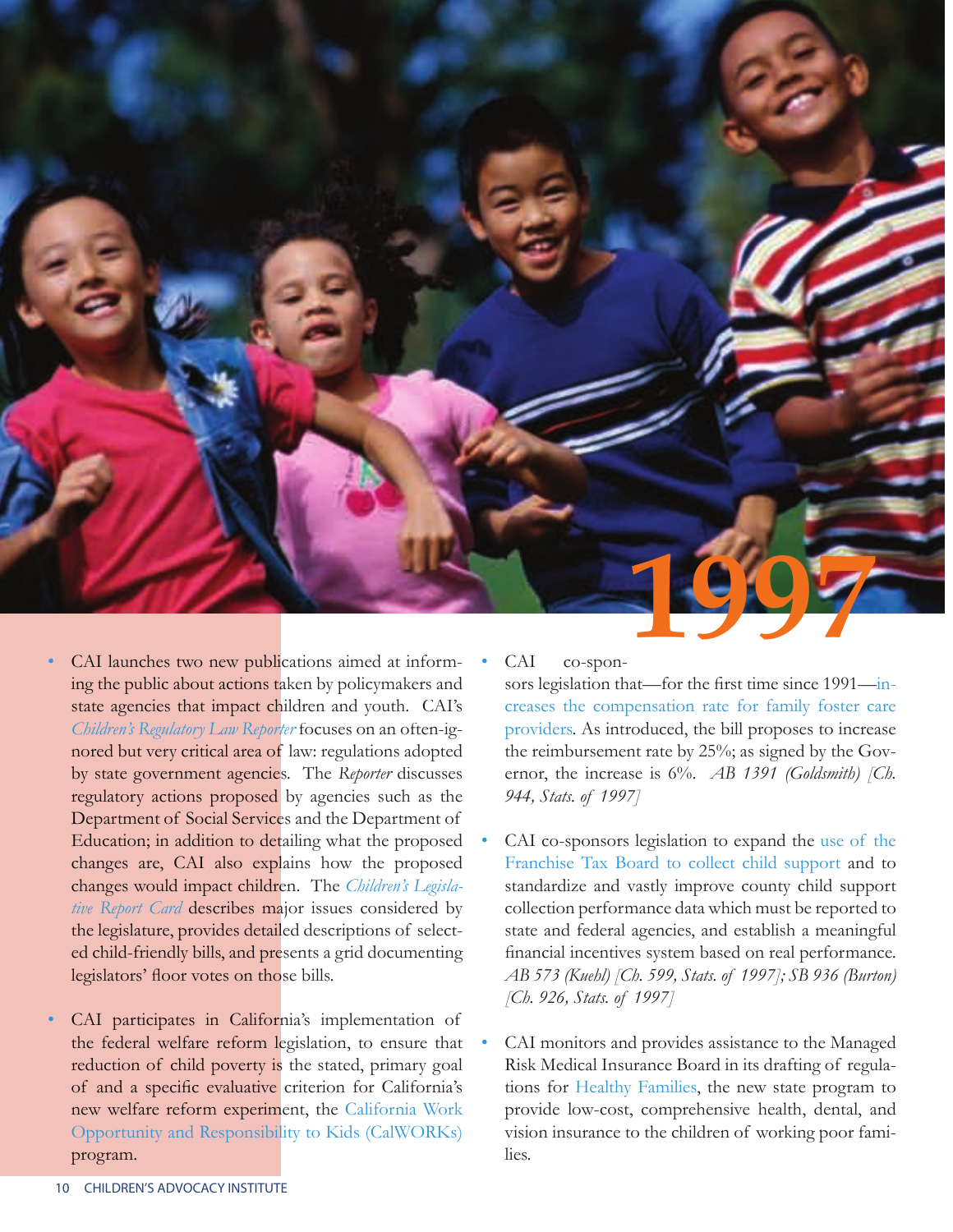• CAI co-sponsors a measure to implement a new performancebased child support **1998**

incentive structure to fund county child support collection programs, as proposed by the Legislative Analyst's Office. *SB 1410 (Burton) [Ch. 404, Stats. of 1998]*

- CAI helps win enactment of legislation requiring the Department of Social Services to contract with an independent and qualified entity to conduct a study to determine appropriate caseload per child welfare social worker and best practices within the child welfare field that will adequately protect children. *SB 2030 (Costa) [Ch. 785, Stats. of 1998]*
- CAI successfully advocates for legislation expediting adoption of children by their foster parents or relative caregivers, by eliminating some duplicative assessments and background checks common to both the foster care and adoption application processes. *AB 2286 (Scott) [Ch. 983, Stats. of 1998]*
- CAI takes a leadership role in promoting the implementation of quality child support assurance programs, which guarantee payment of a minimum level of child support for each child with an established child support order, which is assigned to the county.
- CAI, Children Now, and Kids in Common develop and implement a common agenda for expanding California children's health coverage. CAI's focus is on building consensus around and generating action to support public policy measures to strengthen Healthy Families and Medi-Cal.

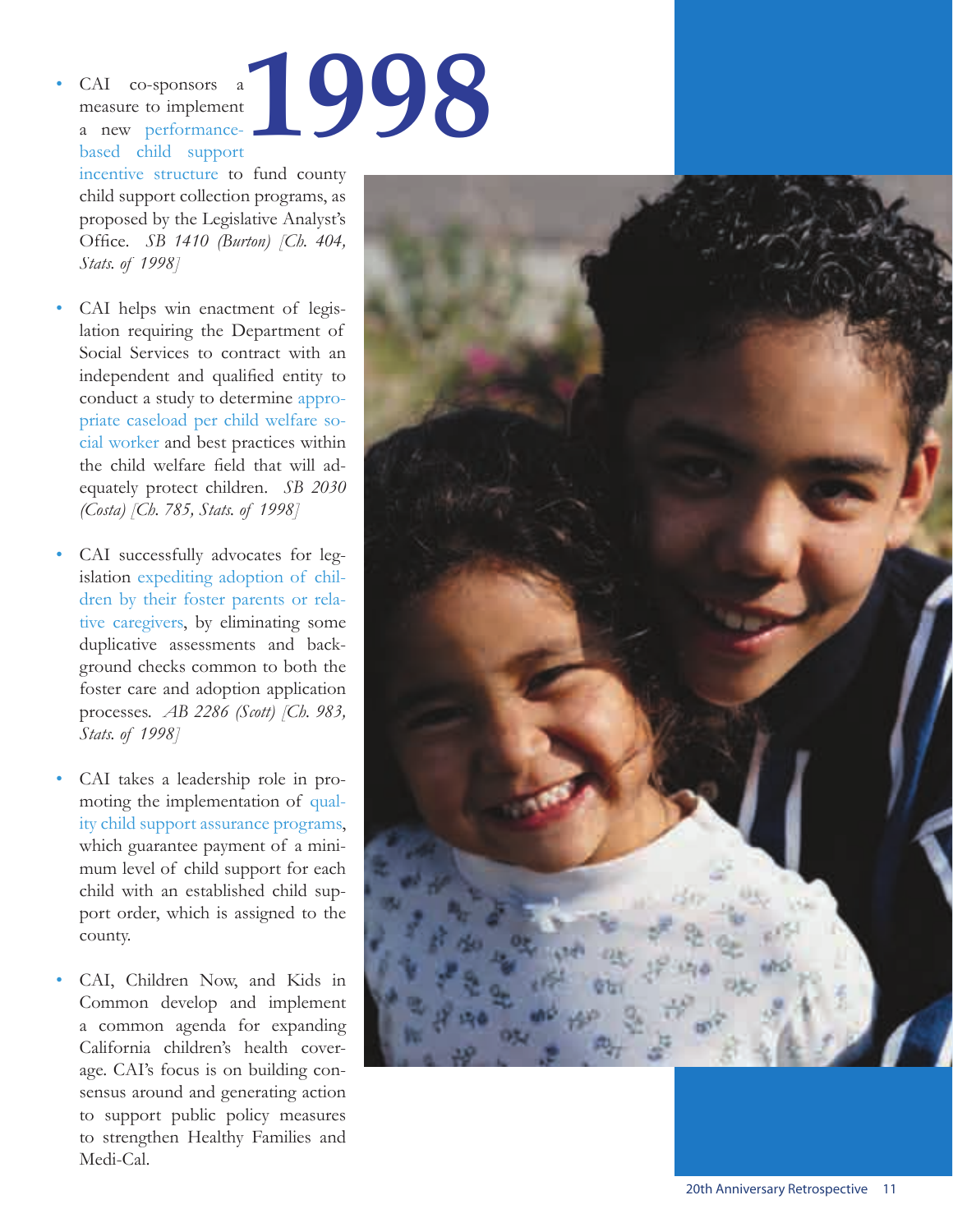CAI advocacy helps to completely restructure California's child support collection program, creating a new Department of

Child Support Services to oversee a centralized statewide system of child support enforcement and collection. *AB 196 (Kuehl) [Ch. 478, Stats. of 1999]* 

**1999**

- CAI co-sponsors a measure to create a Child Support Complaint Fair Hearings Process for both custodial and noncustodial parents, that will exist outside of the more cumbersome and time-consuming court process. *AB 472 (Aroner) [Ch. 803, Stats. of 1999]*
- CAI sponsors the Playground Safety and Recycling Act of 1999, which establishes a grant program to assist public agencies in upgrading and repairing local playgrounds to minimum safety standards, and encourages the use of recycled materials in those efforts. *AB 1055 (Villaraigosa) [Ch. 712, Stats. of 1999]*
- As counsel of record for the National Association of Counsel for Children, CAI helps draft an *amicus curiae* brief to the U.S. Supreme Court, advocating for the Court's first recognition of a child's constitutional right to maintain certain nonparental relationships (*e.g.*, grandparents, former foster parents, etc.). In its 2000 holding, the Court recognizes that children may have significant interests in third-party or nonparental relationships, and does not preclude state adoption of properly-crafted nonparental visitation statutes. *[Troxel v. Granville]*
- CAI's advocacy before the Department of Health Services (DHS) (now known as the Department of Health Care Services) results in DHS' long-overdue adoption of public playground safety regulations, making California the first state in the nation to develop comprehensive minimum standards for playground safety.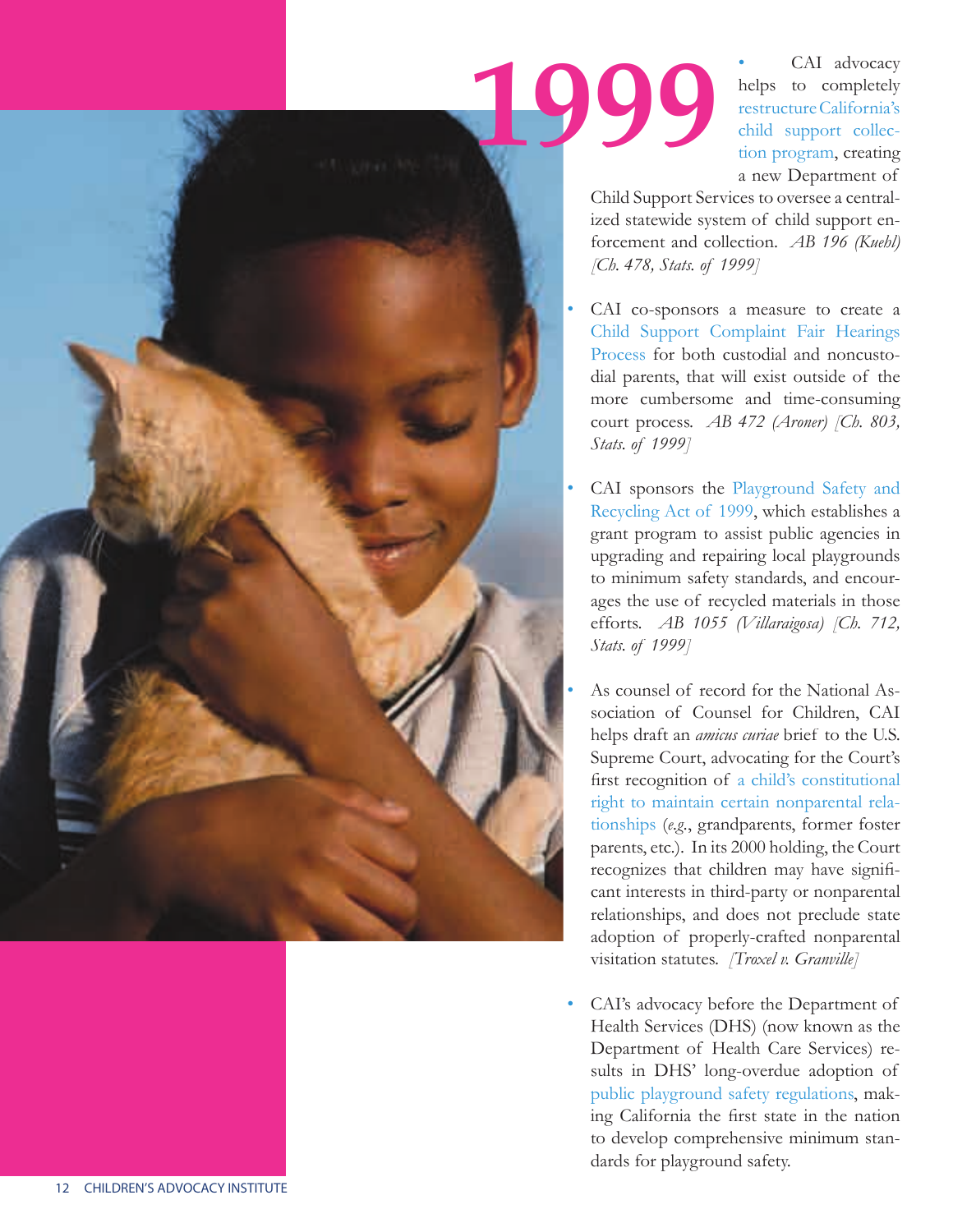

- CAI co-sponsors legislation to establish a legal presumption that children in dependency court would benefit from the appointment of independent legal counsel; in the event a court decides not to appoint counsel for a child, it must list the reasons why in the court record. *SB 2160 (Schiff) [Ch. 450, Stats. of 2000]*
- CAI sponsors legislation urging policymakers to increase the number and quality of licensed foster family providers available to care for abused and neglected children removed from their homes, by raising the reimbursement rates these families receive and by instituting financial incentives for them to seek additional training. Although the bill enjoys considerable bipartisan support, it dies in the Assembly Appropriations Committee's "suspense file" without receiving a public vote by that committee. *SB 949 (Speier) [failed passage]*
- CAI co-sponsors a measure to provide more accountability in the child welfare system by reversing the presumption of confidentiality in dependency court proceedings in a five-year pilot project in interested counties. Although the measure has basically no fiscal

implication, it is also killed in the Assembly Appropriations Committee's **suspense file.** *SB 1391 (Schiff) [failed passage]*

- CAI joins forces with other advocacy organizations to challenge Proposition 21, the juvenile crime initiative approved by California voters in March 2000, and is a named plaintiff in an ultimately unsuccessful lawsuit seeking to block enforcement of the law. *[League of Women Voters et al. v. Davis]*
- Under CAI's leadership, the Children's Advocates' Roundtable presents Governor Gray Davis with a list of budget priorities for 2001-02, collectively referred to as "Prerequisites to Learning." These priorities call on policymakers to take actions to provide health care for children and families; increase economic security for working families; ensure adequate nutrition and food assistance; improve outcomes for foster youth; expand access to affordable, quality child care; increase access to after-school programs; and ensure access to quality education for children with special education needs.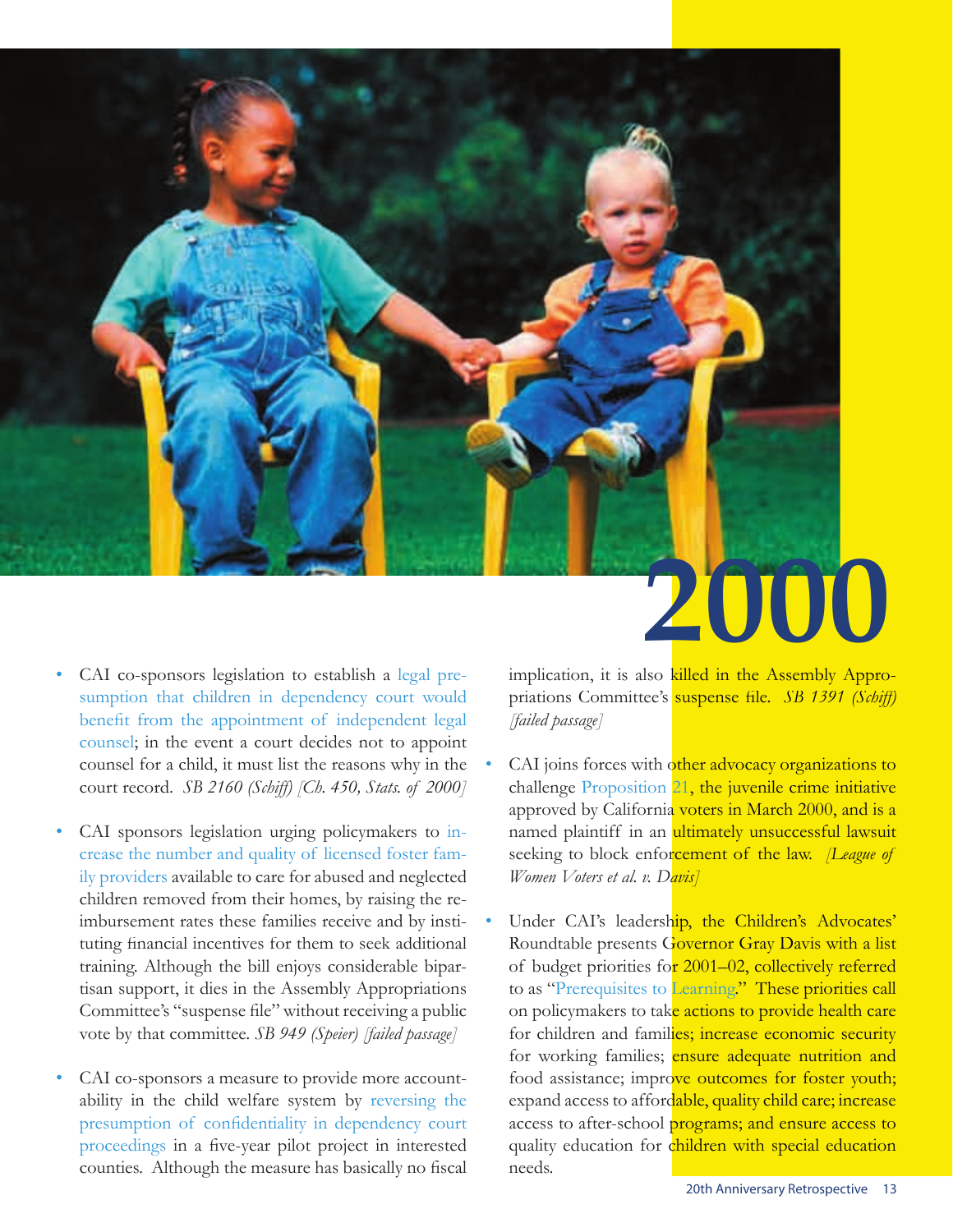CAI actively supports the "Speaker's Package"—eleven bills, with a total price tag of \$330 million, **2001**

aimed at reforming the foster care system in a meaningful way. Most of these measures receive overwhelming bipartisan support; however, only six are enacted, with less than \$18 million in funding provided for the new initiatives.

• CAI works closely with Kids 'N Cars to secure the enactment of the Unattended Child in Motor Vehicle Safety Act, making it an infraction, punishable by a fine, for the parent, legal guardian, or other person responsible for a child who is six years of age or younger to leave that child inside a motor vehicle, without being subject to the supervision of a person who is twelve years of age or older, and where there are conditions that present a significant risk to the child's health or safety, or when the vehicle's engine is running or the vehicle's keys are in the ignition, or both. *SB 255 (Speier) [Ch. 855, Stats. of 2001]*

- CAI participates in the Proposition 10 Commission's Children with Disabilities Forum, which was convened in order to advise the Commission on what to include in its "Children with Disabilities Strategic Plan." CAI is one of the few child advocacy organizations to participate in this forum, with most of the other participants representing parents or providers.
- CAI joins leading public interest advocates from across the country at the Public Interest Law Summit, hosted by CAI's parent organization, the Center for Public Interest Law, and the University of San Diego School of Law.
- The California State Assembly issues Members Resolution No. 539, commending CAI for being "a tireless and passionate voice, in the California State Legislature, state agencies, and the courts, advancing the economic, safety, health and educational interests of children and youth" and for being a "reliable, credible source of information and passionate advocate for [one of] the most vulnerable and underserved populations in California."

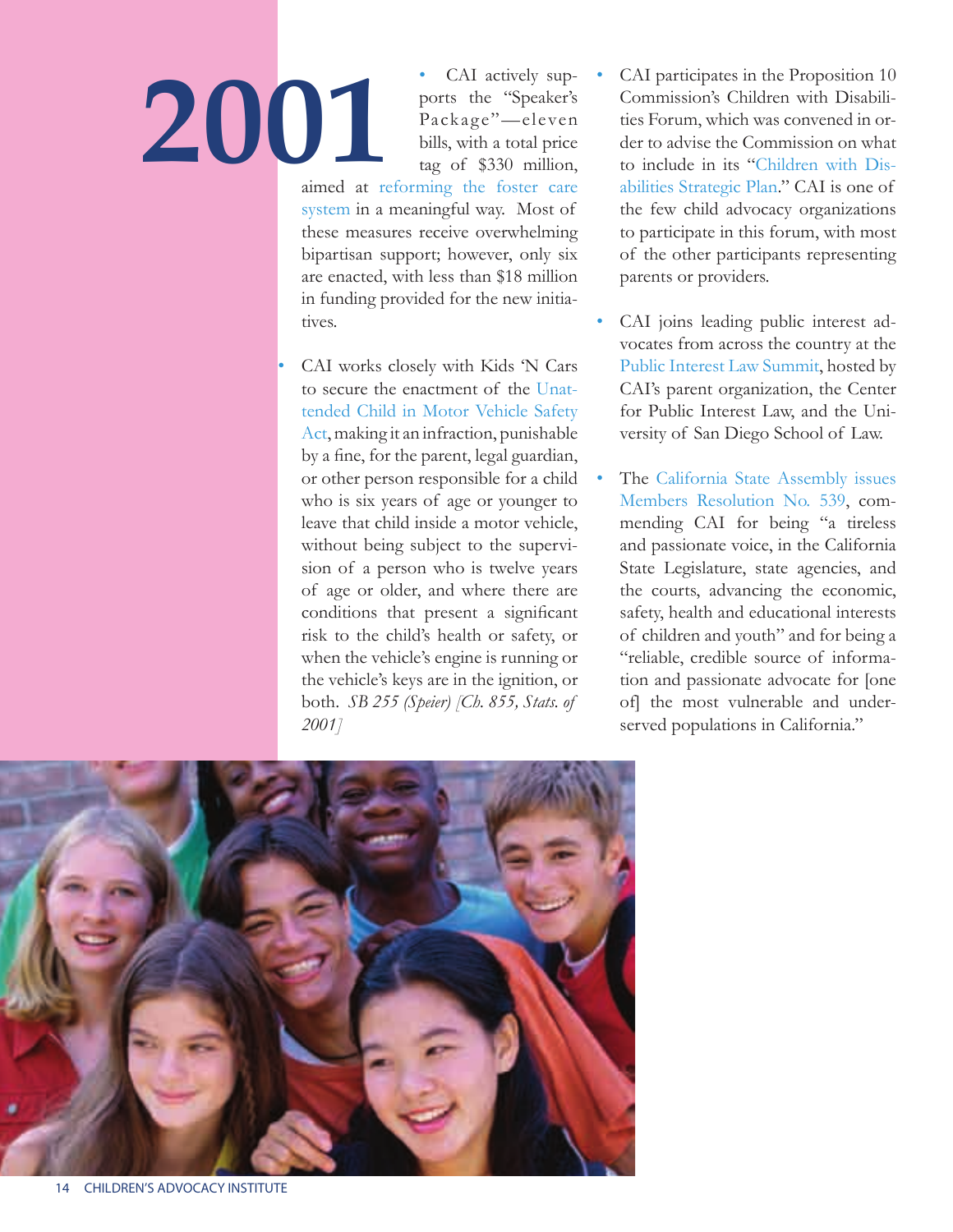

- CAI successfully supports two measures aimed at improving educational outcomes for foster children—one requires the court to appoint a responsible adult to represent the educational needs of a child when parental rights are removed, and the other requires the court to appoint an education surrogate whenever a responsible adult is not identified, and strengthens the duties of the surrogate parent. *AB 886 (Simitian) [Ch. 180, Stats. of 2002]; SB 1677 (Alpert) [Ch. 785, Stats. of 2002]*
- CAI Executive Director Robert Fellmeth completes *Child Rights & Remedies*, a treatise designed for use in law schools, as well as graduate schools of social work, political science, public health, and education. The text, published by Clarity Press, includes national data on the status of children, combined

with leading cases, questions for discussion, and commentaries across a wide spectrum of childrelated issues.

• CAI participates as *amicus curiae*  in litigation concerning the duties owed to a foster child by a county child welfare agency. In a case involving a foster child who had been sexually molested by his foster parent, a regrettable appellate court opinion held that the county had no mandatory duty to protect the child from sexual abuse while he was in foster care placements. According to the opinion, other than a mandatory duty requiring social workers to visit each foster child monthly, all other decisions made by the county welfare agency are discretionary. CAI urges the California Supreme Court to review and reverse this decision, and cites eighteen applicable sections

of state law that use the words **2002**

"shall" and "must" with regard to the protection of children; the Court declines to review the case. *[County of Los Angeles v. Superior Court (Terrell R.)]*

• CAI unveils a new Web site—www. caichildlaw.org—that includes a number of new features designed to inform other child advocacy organizations and the general public about important child-related issues. Among other things, the new Web site includes agendas and minutes from the Children's Advocates' Roundtable; information on CAI's advocacy activities; all CAI publications, reports, and press releases; and links to other child advocacy organizations, government agencies and officials, and other helpful resources.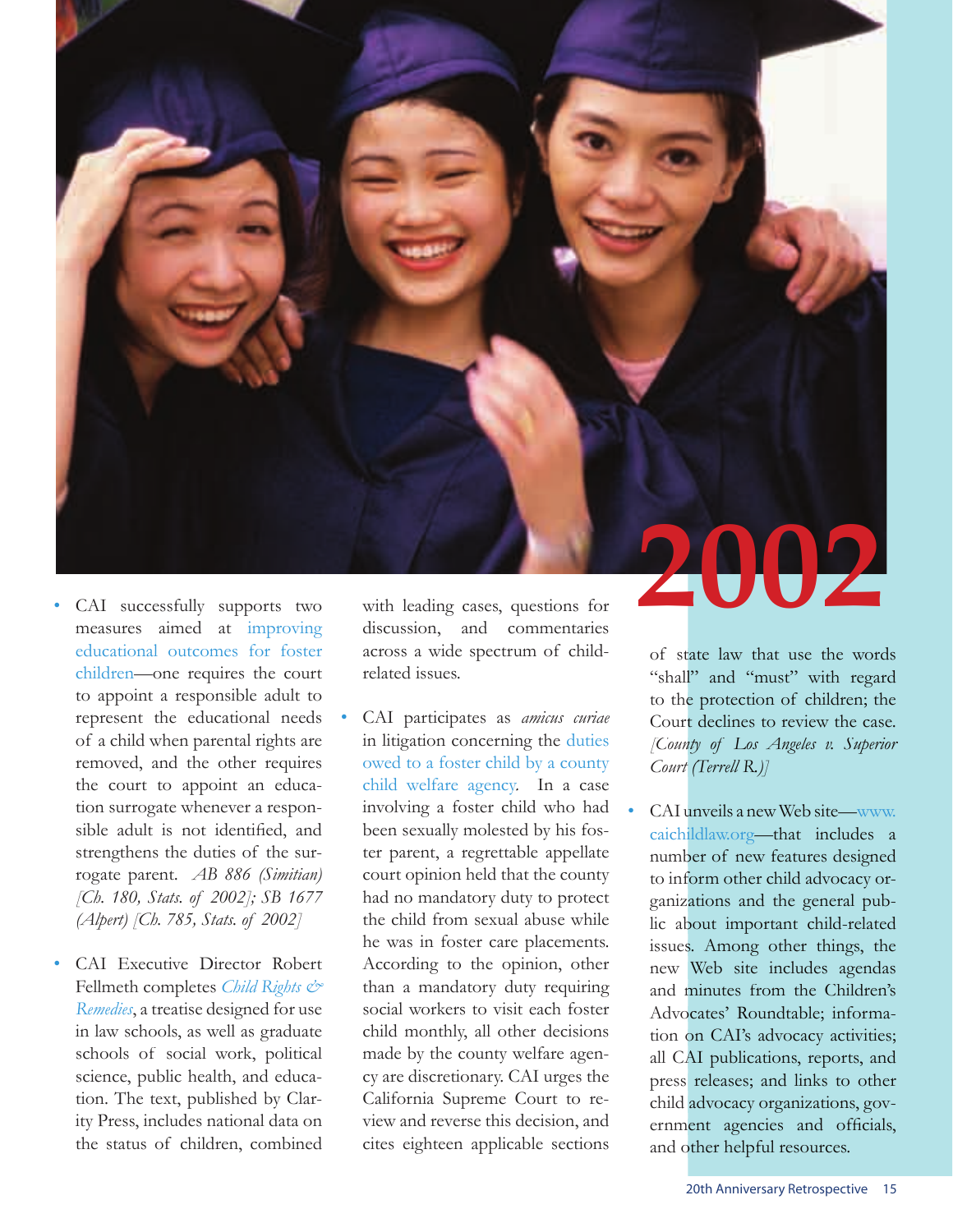• CAI is the drafter and main sponsor of the Duty to Foster Children Reaffirmation Act, which legislatively reverses the

*Terrell R*. opinion (see above). The measure declares that the state has a duty to care for and protect the children that the state places into foster care, and—as a matter of public policy—the state assumes an obligation of the highest order to ensure the safety of children in foster care; confirms the state's duty to comply with all requirements under federal law that are relevant to the protection and welfare of children in foster care; clarifies that the existing statutory requirement that a child be placed in a safe home or setting means a home or setting where the child is free from abuse or neglect; and provides that after the death of a minor foster child, designated information regarding that child is subject to disclosure pursuant to the California Public Records Act. *AB 1151 (Dymally) [Ch. 847, Stats. of 2003]* 

• CAI advocacy helps bring about the enactment of an important new statute addressing a mix of commonly confronted educational problems for foster children. Among other things, the new law declares that educational stability must be considered as a factor when making out-of-home placement decisions; provides that a child has a right to immediate enrollment when moved to a new school jurisdiction; and requires every school district to appoint an educational liaison for foster children to facilitate their educational continuity, and to address enrollment delay and credit transfer problems. *AB 490 (Steinberg) [Ch. 862, Stats. of 2003]*

- CAI and seventeen other advocacy groups rally against the state's proposed budgetary realignment of child care programs, arguing that it would hurt children in subsidized care, increase bureaucracy, and jeopardize federal funding. Governor Gray Davis acquiesces in his May Revise by removing child care from the realignment proposal.
- CAI participates in several child-related regulatory proceedings initiated by the Department of Social Services (regarding CalWORKs, family reunification child support referral requirements, foster youth personal rights, interim actions that are to take place at licensed facilities where children may be at risk, and transitional programs for youth aging out of foster care) and the Department of Education (both of which pertain to the administration of medication to pupils at school).

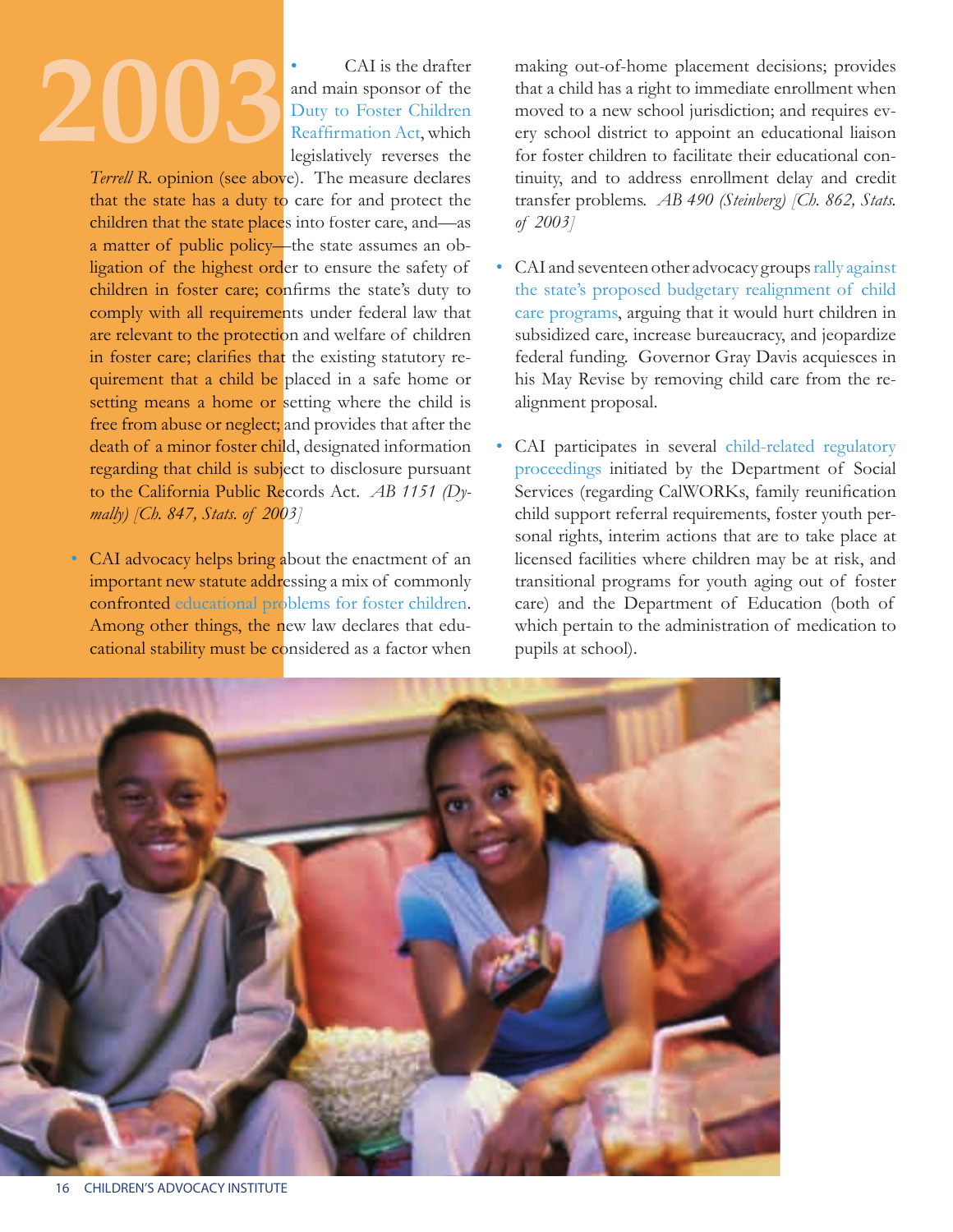CAI advocacy helps win enactment of a measure allowing a minor who is designated as both a dependent child and a ward of the juvenile court to be known as **2004**

a dual status child, to allow a more comprehensive handling of the varied issues and concerns involving at-risk youth. *AB 129 (Cohn) [Ch. 468, Stats. of 2004]*

- CAI participates as *amicus curiae* in three consolidated cases involving the rights of children to support from both parents, even in same-sex relationships. CAI urges the California Supreme Court to consider the circumstances from a child's perspective: an adult—no matter what race, age, or gender—who willingly and knowingly participates in the decision to bring a child into this world and takes on a parental role to that child should be held accountable for the attendant duties, including financial responsibilities, that he/she owes to that child. In 2005, the California Supreme Court issues an opinion consistent with CAI's position. *[Elisa B. v. Superior Court; K.M. v. E.G.; Kristine H. v. Lisa R.]*
- CAI continues its leadership role in budget advocacy, working especially hard to protect programs that impact child health and welfare, and leading the opposition to proposed cuts to the CalWORKs and Food Stamps programs. CAI and the other advocates are successful in staving off the cuts in the final budget, thanks to an approach that combines direct lobbying in the legislature, grassroots approaches (such as rallies), and media campaigns.
- After the November 2004 passage of Proposition 63, the Mental Health Services Act, CAI sets out to ensure that children's interests are fully included in the implementation of the measure, advocating for accountability measures and state-mandated requirements that counties include children and youth in the planning process.
- Under CAI's leadership, the Children's Advocates' Roundtable presents policymakers with joint advocacy on several issues, such as state budget priorities, opposition to proposed cuts in Medi-Cal provider rates, and opposition to other health care program cuts and changes.

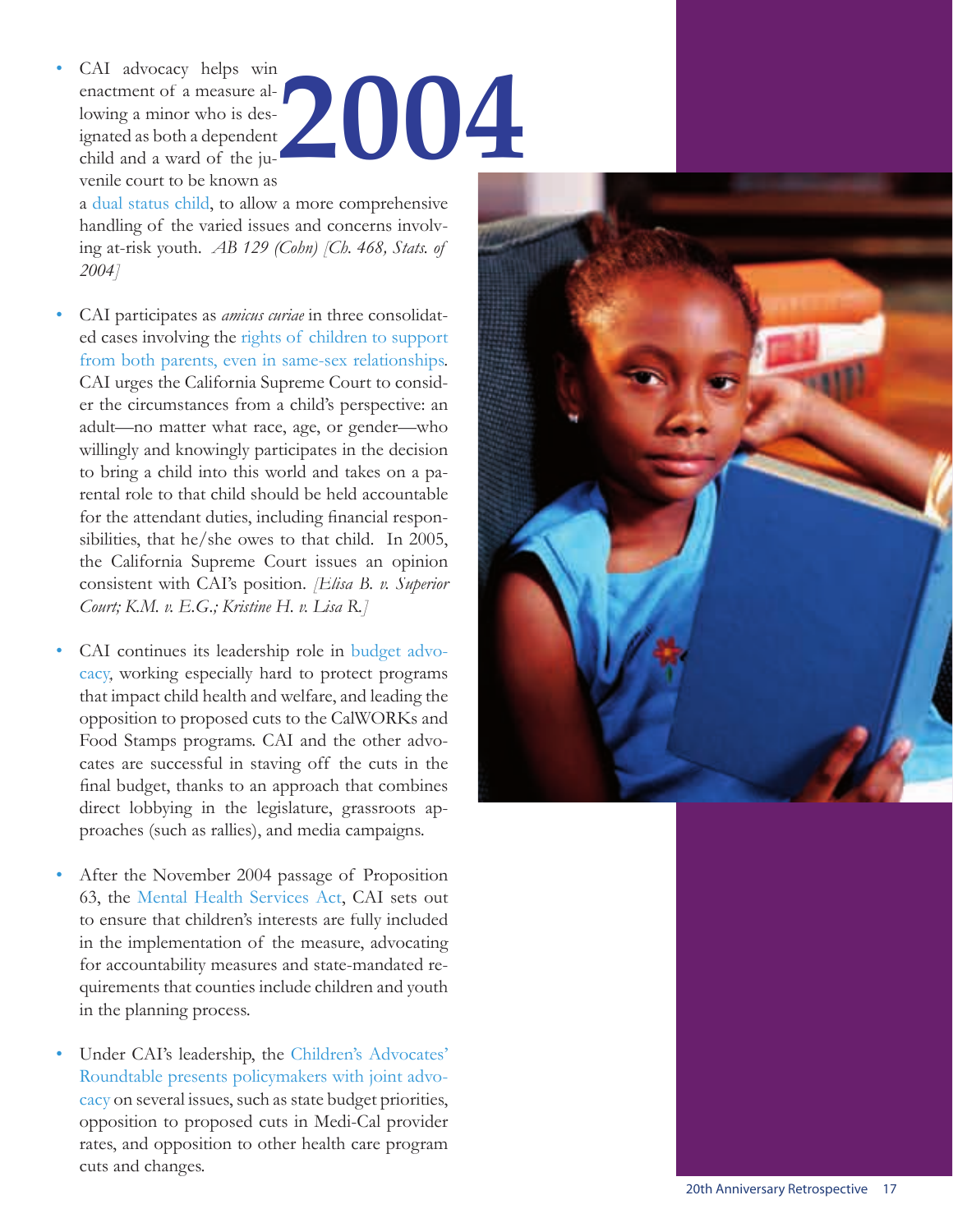• CAI starts work on a three-year grant from The California Wellness Foundation aimed at improving outcomes

for youth who age out of the foster care system. The project will identify ways to give these youth a meaningful opportunity to meet the challenges of adulthood or—in other words—give these youth the tools, training, information, and support that responsible parents give their transition-age children, and which California should be providing to its transition-age foster youth.

CAI helps win enactment of statutory changes that permit, under limited circumstances, a child whose parents have had their rights terminated to petition the court to have the rights reinstated. This measure resolves the "legal orphan" problem that arises when parental rights are terminated in anticipation of adoption, but the adoption is never completed for some reason. *AB 519 (Leno) [Ch. 634, Stats. of 2005]*

- CAI successfully supports efforts to raise the age limit for receipt of transitional housing placement program services by an emancipated foster youth to 24. *AB 824 (Chu) [Ch. 636, Stats. of 2005]*
- CAI starts to gather "tombstone information" (name, date of birth, date of death) for children who die while in foster care, as authorized by AB 1151 (Dymally) (see above). The purpose of this inquiry is to counteract bureaucratic reluctance to disclose child deaths that occur in foster care placements, to inform the public about these incidents, and to encourage greater scrutiny of the foster care system.

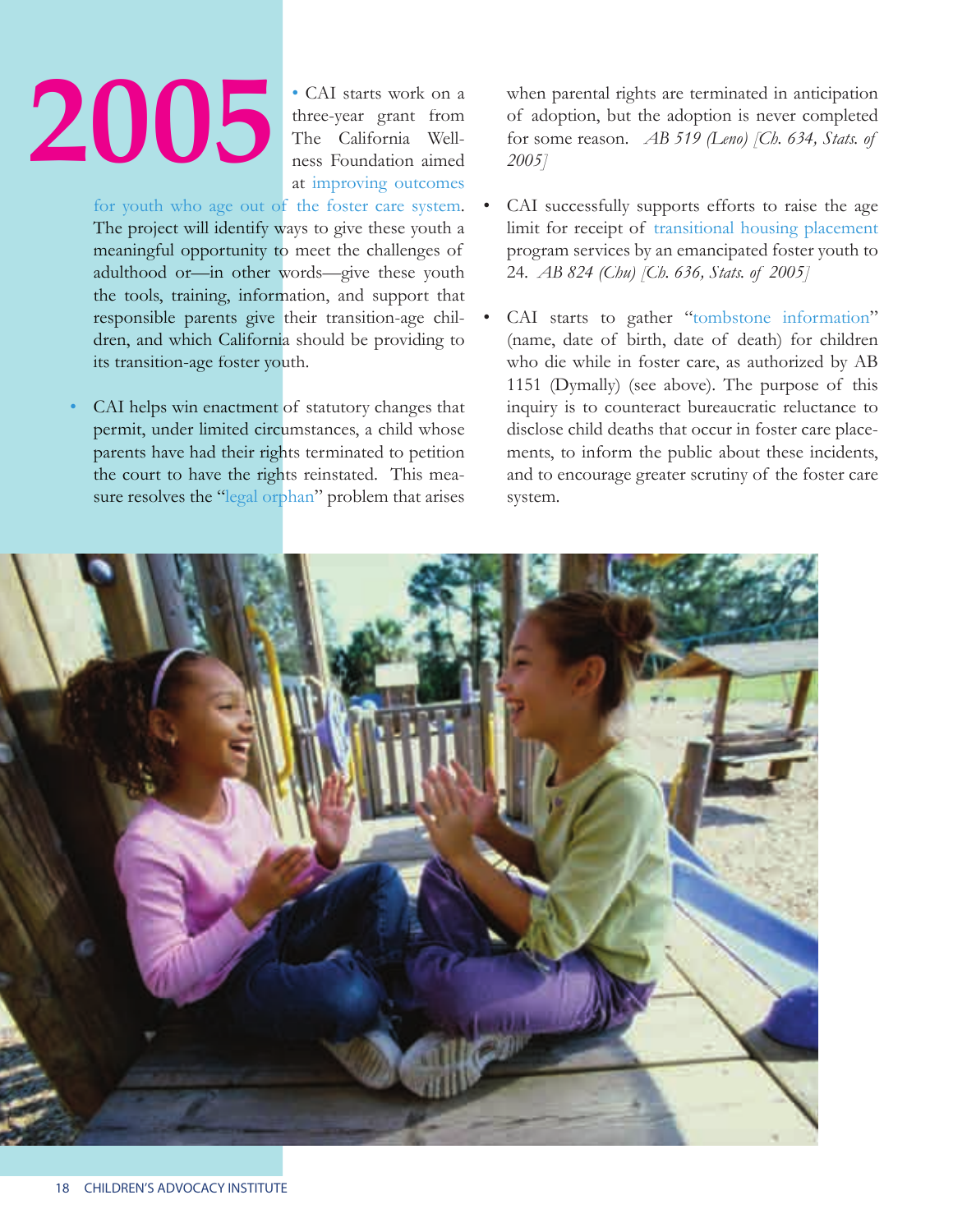![](_page_21_Picture_0.jpeg)

- CAI leads efforts to regulate private child support collectors by, among other things, requiring them to meet basic consumer protections in their dealing with support obligees contracting for the collection of past-due child support, and prohibiting collectors from engaging in any debt collection practices that are prohibited by the Rosenthal Fair Debt Collection Practices Act. *AB 2781 (Leno) [Ch. 797, Stats. of 2006]*
- CAI joins other child advocates in winning approval of a measure that, with regard to adoption and legal guardianship, allows a status review to be held earlier than every six months if the court determines that an earlier review is in the best interest of the child. *AB 2303 (Judiciary Committee) [Ch. 567, Stats. of 2006]*

• With a two-year fellowship from Equal

Justice Works, CAI launches the Homeless Youth Outreach Project, which provides legal assistance, referrals to services and resources, and related assistance to homeless youth throughout San Diego County, with the goal of enabling them to transition off the streets and into safer, healthier living situations.

CAI is asked to participate in a workgroup convened by the Department of Social Services' Community Care Licensing Division to review existing DSS licensing regulations and propose changes to ensure that regulations adequately incorporate the reasonable and prudent parent standard and ensure that foster children are able to engage in reasonable, ageappropriate, day-to-day activities while still having their health, safety, and well-being needs met in the least restrictive and most family-like environment.

20th Anniversary Retrospective 19

**2006**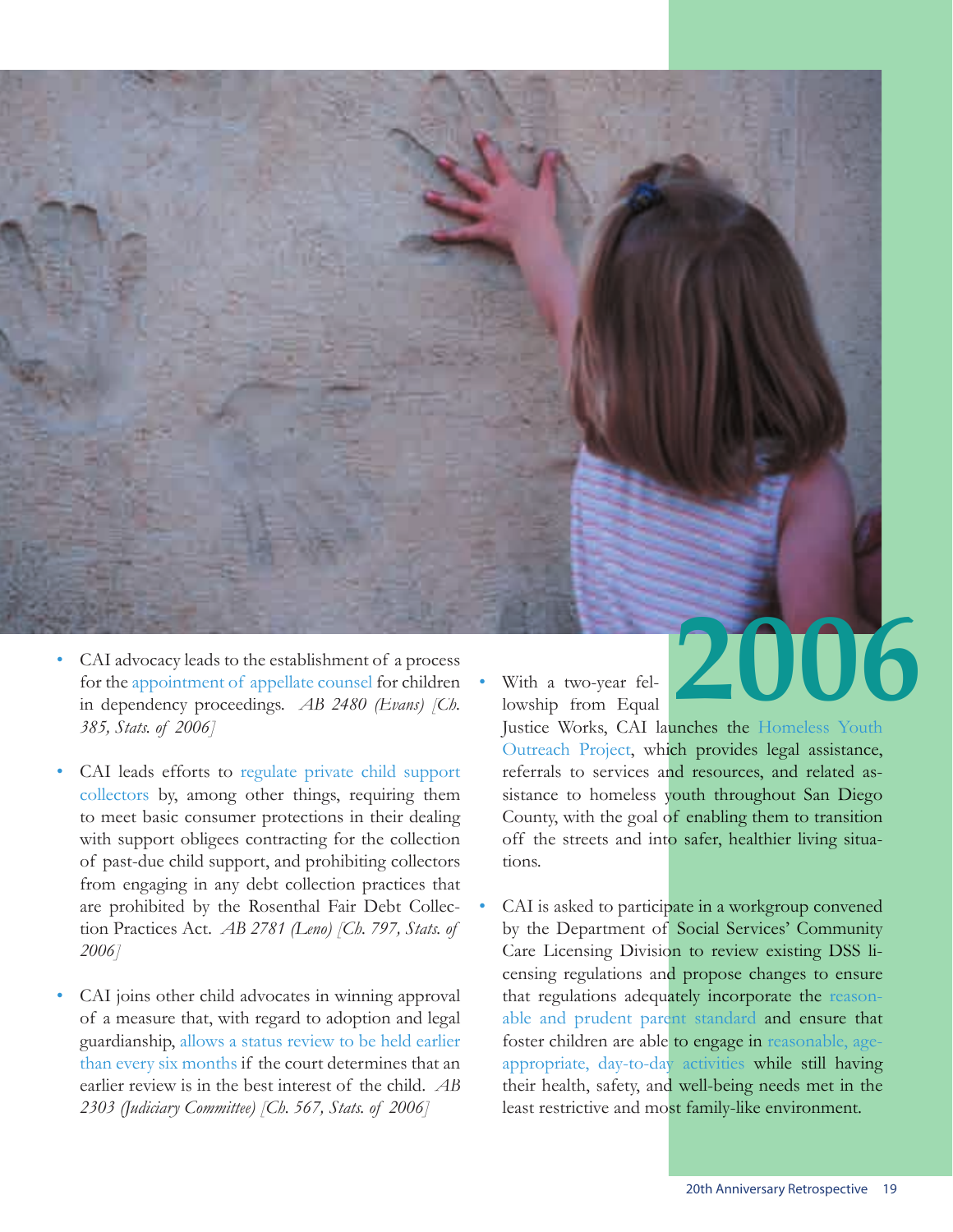Services for Emancipated Foster Youth: An Investment in California's Tomorrow, at a press conference in the Governor's Press Room at the State Capitol. The report details how state and federal laws and programs fail to provide California's emancipated foster youth with a meaningful opportunity to attain self-sufficiency.

![](_page_22_Picture_2.jpeg)

The report, which was prepared as part of CAI's grant from The California Wellness Foundation (see above), describes CAI's proposed Transition Guardian Plan (since renamed the Transition Life Coach plan), which calls on the state to replicate as closely as possible the commitment and support provided by average parents while their young adult

CAI releases a landmark report, Expanding Transitional

children transition to self-sufficiency. The report also includes the nation's first transitional services cost-benefit analysis, which shows that significant cost savings would be attributable to keeping former foster youth out of prison and off welfare, and helping them become self-sufficient, tax-paying members of society.

CAI receives the first of three annual grants under the federal Children's Justice Act, administered by the Governor's Office of Emergency Services, to develop a curriculum and train attorneys who are new to dependency court practice. The purpose of these grants is to ensure that attorneys appearing in Dependency Court are properly prepared for the extremely important, unique, and challenging work in which they are engaged.

- CAI co-sponsors a press conference at the State Capitol to release two reports—one written by CAI and the other by the County Welfare Directors Association and Legal Advocates for Permanent Parenting—detailing California's unprecedented inability to find licensed homes willing to accept the state's nearly 80,000 foster children. CAI's report, entitled They Deserve a Family, documents the impact the shortage of homes is having on foster children, and the ways in which an outdated rate structure is limiting the ability of families to care for foster children and youth.
- Recognizing that information regarding child abuse and neglect deaths drives the effort for live-saving reforms, CAI co-sponsors and co-writes landmark legislation improving California's process for disclosing the circumstances of child abuse or neglect that results in the death of a child. *SB 39 (Migden) [Ch. 468, Stats. of 2007]*
- CAI participates as *amicus curiae* before the U.S. Supreme Court in a case concerning the deliberate targeting of children in the marketing and sale of cigarettes. Arguing that the Federal Cigarette Labeling and Advertising Act does not preempt California's Unfair Competition Law, CAI contends that the federal Act did not address addiction issues, nor sales to minors, and the state has a legitimate interest in preventing the marketing of an addictive substance to her children. *[Daniels v. Philip Morris]*
- Litigation filed by CAI against the Orange County Social Services Agency to enforce AB 1151 (Dymally) (see above) results in a settlement, with Orange County providing the requested child fatality data to CAI, as well as \$12,000 in attorneys' fees. [*Children's Advocacy Institute v. Orange County Social Services Agency*]
- CAI expands its Child Advocacy Clinic offerings to include a Delinquency Clinic, giving law students the opportunity to work with an assigned attorney from the Public Defender's Office, representing minors charged with offenses.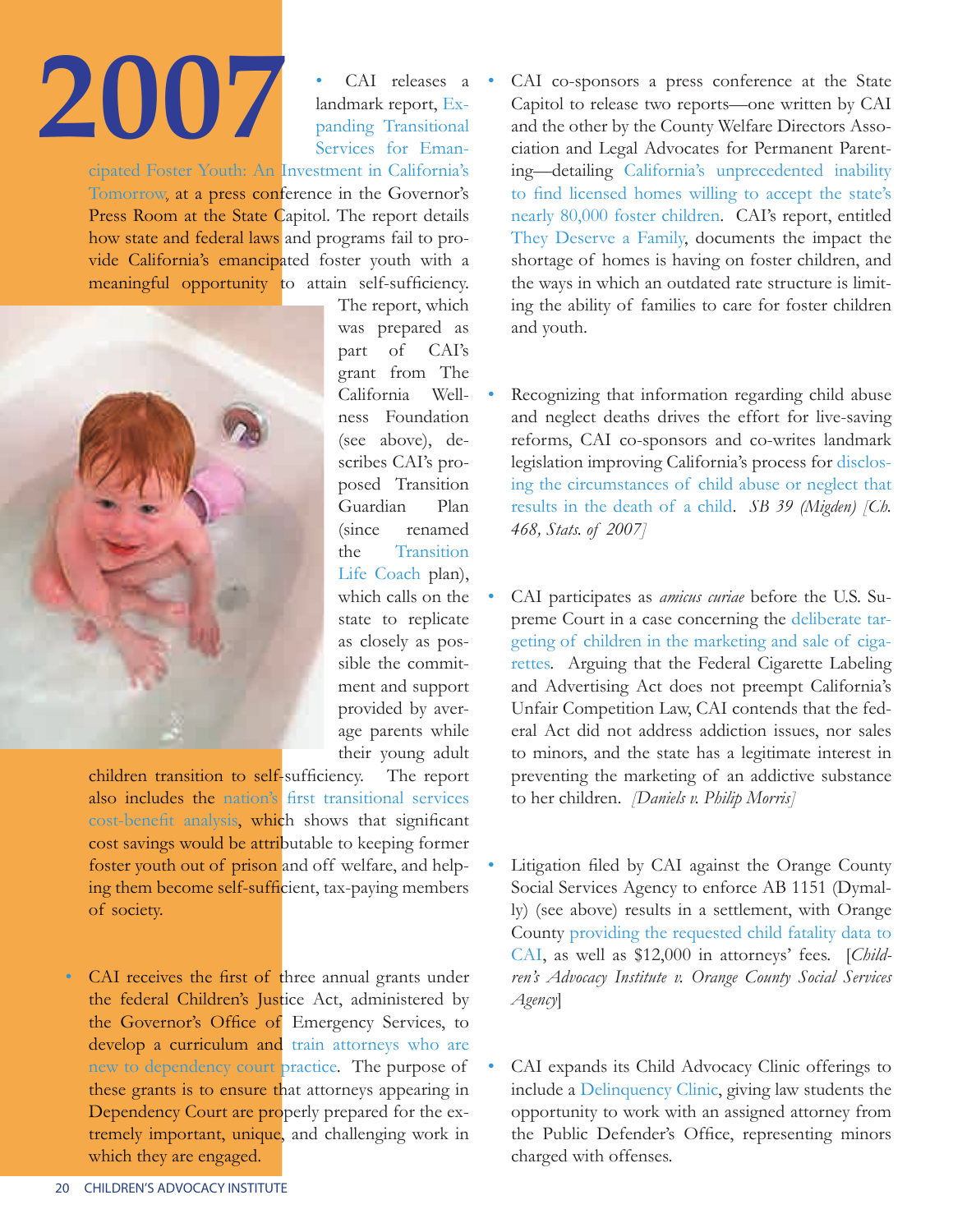- Litigation filed by CAI and Morrison & Foerster, LLP, on behalf of state-licensed foster parents, asserts that California's assistance rates fail to adequately reimburse foster parents for the cost of providing necessities to foster children, as required by federal law. The U.S. District Court for the Northern District of California agrees that the state's method of reimbursing foster parents for the expenses they incur caring for abused and neglected children is illegal, ruling that the reimbursements fail to consider and pay for the actual costs of raising foster children. *[California State Foster Parent Ass'n v. Wagner]*
- CAI helps change state law to give foster children a greater opportunity to attend and participate in their court hearings. The measure also clarifies that existing law allows the juvenile court to issue orders or make appointments necessary to ensure the appropriate administration of funds for the benefit of a child, and those orders and assignments may continue even after the court's jurisdiction over the child is terminated. *AB 3051 (Jones) [Ch. 166, Stats. of 2008]*
- CAI and First Star jointly release *State Secrecy and Child Deaths in the U.S.*, a major report revealing that the majority of states fail to comply with the federal Child Abuse Prevention and Treatment Act (CAP-TA), which requires states to have public disclosure policies regarding the release of information and findings regarding fatal and near-fatal child abuse and neglect cases. The report, which issues letter grades based on an analysis of each state's public disclosure laws, receives tremendous national and local media attention, which in turn sparks discussions in many states regarding ways to improve their policies.
- In collaboration with the San Diego County Superior Court, Juvenile Division, and the San Diego County Public Defender's Office, CAI launches a new program to recruit, train, and oversee law students and other adults willing to serve as Educational Representatives for children and youth involved in dependency or delinquency court proceedings. The Educational Representatives will make decisions on behalf of these children to help ensure that they receive a free, appropriate public education.
- CAI continues its longstanding association with the leading national child advocacy organizations, with CAI Executive Director Robert Fellmeth serving as

Vice-Chair of the Board of Directors of National Association of Counsel for Children; coun-**2008**

sel to the Board of Directors for Voices for America's Children (formerly the National Association of Child Advocates); and on the Board of Directors for First Star.

CAI leads the Children's Advocates' Roundtable in extensive budget advocacy efforts, including the creation of a Web site—www.childrendutyfuture.org that documents the impact that proposed budget cuts have on children and families, provides access to issue papers on budget-related issues, and lets the public know how to reach their representatives to voice opposition to the proposed budget cuts. This effort contributes to the protection of foster care funding from cuts during the annual budget negotiations.

![](_page_23_Picture_8.jpeg)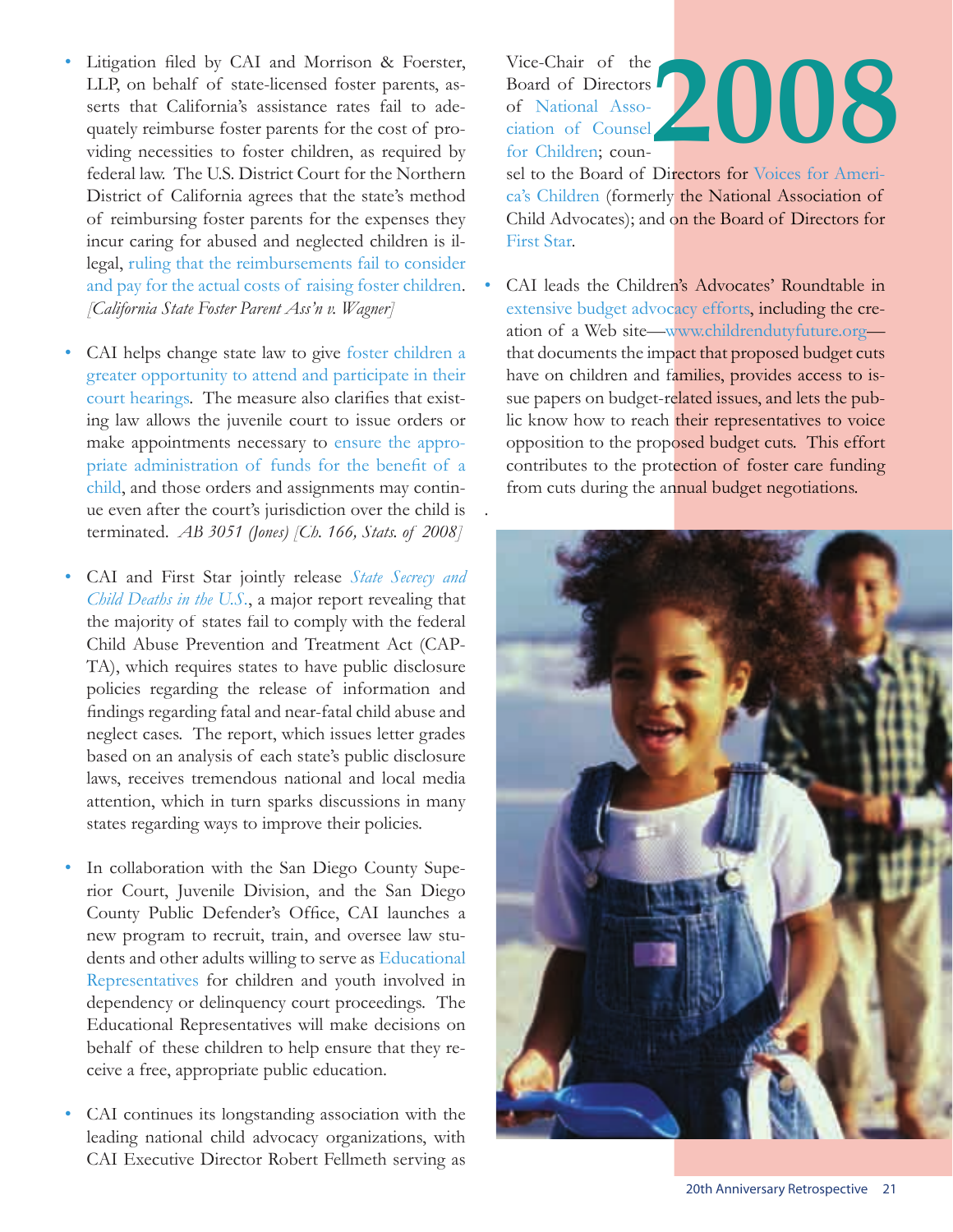### **2009 and beyond**

- As part of its effort to improve outcomes for youth aging out of the foster care system, CAI releases a report revealing how funds from Proposition 63, the Mental Health Services Act, is currently being used by counties, and urging policymakers to specifically allocate a portion of Prop. 63 funding to meet the needs of transition age foster youth, who have a high incidence of mental health issues.
- CAI defends on appeal the favorable ruling issued by the U.S. District Court in its litigation challeng-

ing California's assistance rates as being in violation of federal law, for failing to adequately reimburse foster parents for the cost of providing necessities to foster children, as required by federal law. *[California State Foster Parent Ass'n v. Wagner]*

- CAI commences litigation challenging excessive caseloads imposed upon attorneys representing children in dependency court proceedings.
- CAI sponsors legislation to require probation departments to make every effort to ensure that access to foster care services and supports is retained for dual status children (youth who are involved with both the dependency and delinquency court processes), and to help independent foster care adolescents retain their enrollment in the Medi-Cal program.
- CAI releases a report on the state of school nursing and provision of health care services in California public schools, including results of an extensive survey of California school nurses, administrators, teachers, and others.
- CAI collaborates with First Star on the research, drafting, and release of two major reports—a follow-up to First Star's 2007 report critiquing how states provide legal representation for abused and neglected children, and a report that examines to what extent states take funds away from foster children in order to reimburse themselves for the cost of providing foster care benefits on the children's behalf.
- CAI Executive Director Robert Fellmeth is installed as Chair of the Board of Directors of the National Association of Counsel for Children.

![](_page_24_Picture_9.jpeg)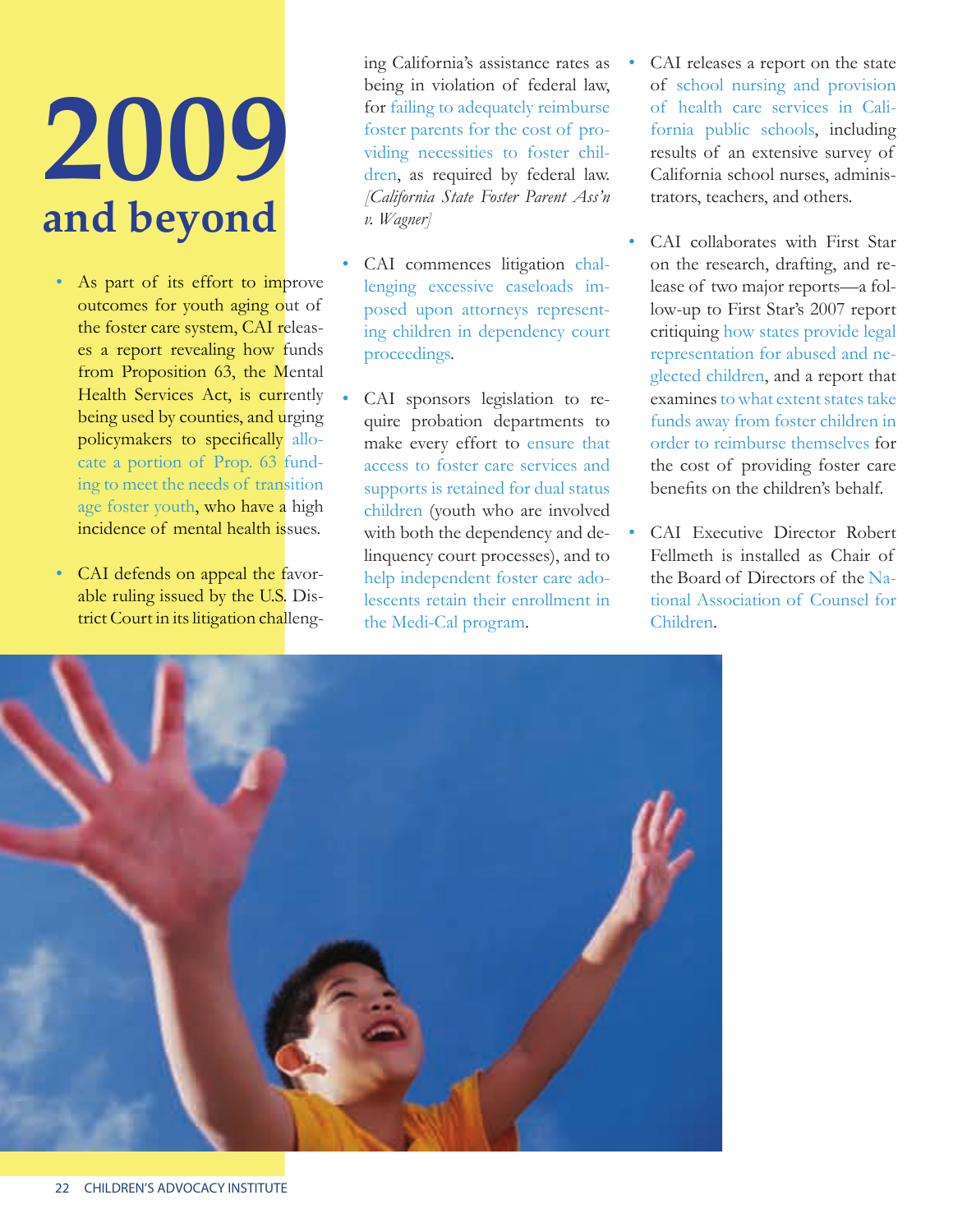#### **CAI Trailblazers**

Thanks to its academic program, one of the most unique contributions that CAI makes to the field of child advocacy is a legion of highly educated, well-trained, and passionate attorneys who dedicate their careers to advocating on behalf of children in need. To date, over 600 law students have participated in CAI's academic program, with approximately half of those going on to do in-depth work in CAI's clinics. The following are but a few of the many graduates of CAI's academic program whose work promotes the interests of children and youth:

- Courtney Bolin Nash Attorney, Legal Aid Society of San Diego
- Jack Dailey Attorney, Legal Aid Society of San Diego
- Matt DeCarolis Attorney, Bet Tzedek Legal Services
- Melanie Delgado Staff Attorney, Children's Advocacy Institute
- Kriste Draper Staff Attorney, Children's Advocacy Institute
- Jessica Heldman Attorney, Children's Rights
- Tom Kritzik Attorney, San Diego Volunteer Lawyer Program
- Karen McCready Attorney, San Diego Public Defender's Office
- Nan Murphy Attorney, Children's Law Center of Los Angeles
- **Jessica Neyman** Special Education Attorney, Oregon
- Erin Palacios Attorney, Brooklyn Legal Aid Society, Juvenile Rights Practice
- **Jessica Paulson** Attorney, Children's Law Center of Los Angeles
- **Emily Reinig** Consultant, Children's League of Massachusetts
- Christina Riehl Staff Attorney, Children's Advocacy Institute
- **Summer Stech** Attorney, Children and Youth Advocacy Project
- Eddie Tsang Attorney, Children's Law Center of Los Angeles
- Kirsten Widnen Postgraduate Fellow in Law, Barton Child Law and Policy Clinic, Emory University School of Law

#### **CAI Council for Children**

Over the past 20 years, CAI has been honored to have had the following people serve on its advisory board, the CAI Council for Children, either as Council Members or Special Consultants. This list includes luminaries in the fields of law, medicine, education, mental health, and business, who all share our passion to improve the health and well-being of our children.

- Frank Alessio
- Dr. Robert Black\*
- **Nancy Daly**
- Martin D. Fern
- Robert D. Frandzel
- Jan I. Goldsmith\*
- Dr. John M. Goldenring\*
- Dr. Birt Harvey\*\*
- Dr. Louise Horvitz\*
- Theodore P. Hurwitz
- Ralph Jonas
- Hon. Leon Kaplan (Ret.)\*
- Dr. Quynh Kieu
- **Harvey Levine**
- James B. McKenna\*
- Dr. Mary O'Connor
- Thomas A. Papageorge\*
- Paul A. Peterson\*\*
- Robert Presley
- **Sol Price**
- Gary F. Redenbacher\*
- Dr. Gary A. Richwald\*
- Blair L. Sadler\*\*
- Gloria Perez Samson\*
- Dr. Alan Shumacher\*
- Owen Smith\*
- W. Willard Wirtz, J.D.
- \* Current members of the CAI Council for Children
- \*\* Emeritus members of the CAI Council for Children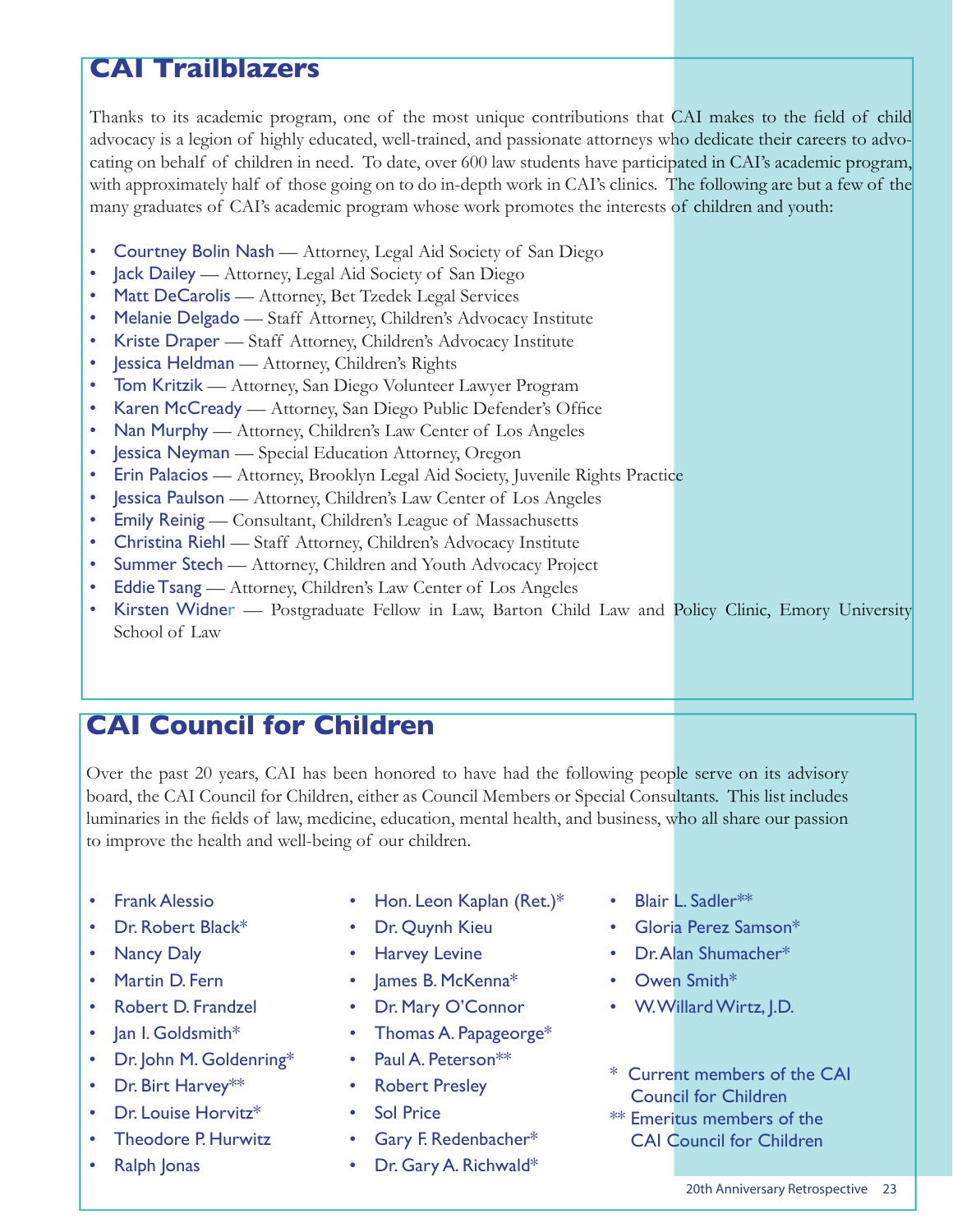#### **CAI Staff**

Over the past 20 years, CAI has been blessed to have had the following people work on our team. It takes dedicated and caring people to work in the field of child advocacy, and we are tremendously grateful to these individuals for foregoing more lucrative employment opportunities in order to work on behalf of children and youth.

- Lupe Alonzo-Diaz
- Steve C. Barrow
- June Brashares
- **Collette Cavalier**
- Margarita Chavez
- **Lillian Clark**
- Terry A. Coble
- Leanne Cotham
- **Margaret Dalton**
- **Cindy Dana**
- Melanie Delgado\*
- Alicia Dienst\*
- Kriste Draper\*
- Kathryn R. Dresslar
- Christina Falcone\*
- Robert C. Fellmeth\*
- Julianne D'Angelo Fellmeth\*
- Carolyn Flaugher
- Cheryl Forbes
- Rosa Garza
- Aarika Guerrero\*
- Dr. Inez Hope
- Ed Howard\*
- Louise Jones

\* Current members of the CAI Staff

- Sharon Kalemkiarian
- Lynn Kersey
- Joy Kolender
- Rebecca Licavoli
- Barbara London
- Kathleen Murphy Mallinger
- Debra Back Marley
- Marissa Martinez
- Mark McWilliams
- **Rusty Nichols**
- Michelle Nicolay
- Carl Oshiro
- Kimberly A. Parks
- Kathleen A. Quinn
- **Stephanie Reighley**
- Dr. Randy Reiter
- Christina Riehl\*
- Diana Roberts
- S. Alecia Sanchez
- **Kathy Self**
- Elisa Weichel\*
- lames R. Wheaton
- **Ellen Widess**

![](_page_26_Picture_51.jpeg)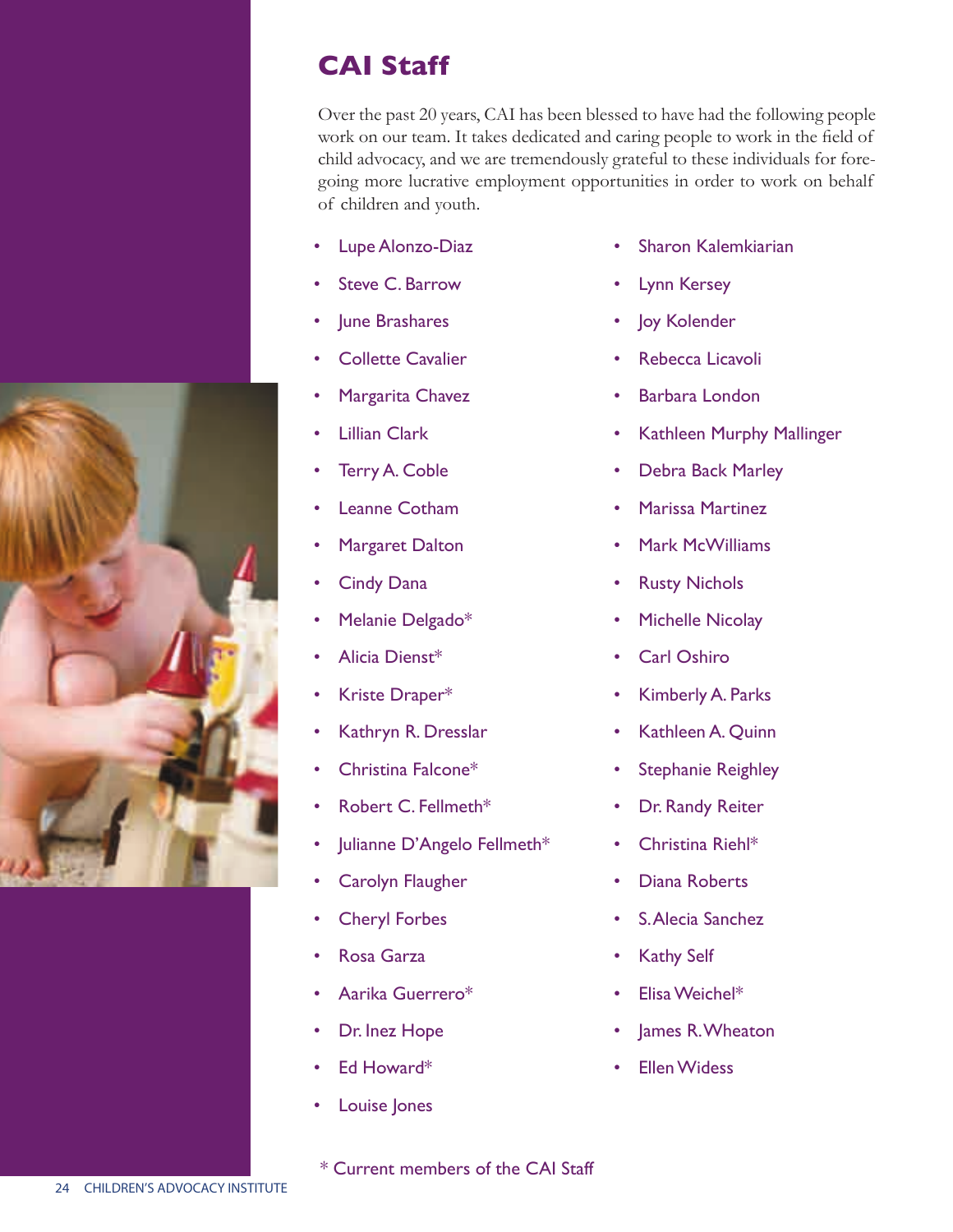#### **CAI's Ongoing Programs**

• Academic program for USD School of Law students, featuring the substantive Child Rights & Remedies course and the Child Advocacy Clinic's three unique opportunities (Dependency Clinic, Delinquency Clinic, and Policy Clinic). In furtherance of a new partnership with USD's Joan B. Kroc School of Peace Studies, Child Rights & Remedies will now feature an enhanced discussion of child rights from an international perspective. CAI will also continue efforts to establish a Masters of Law in Child Advocacy.

• Impact litigation seeking to compel California to comply with federal law regarding reimbursement rates for foster family homes, and to assure a reasonable caseload for minors' attorneys in Dependency Court proceedings. Possible litigation regarding Mental Health Services Act supplantation and the over-detention of foster youth in juvenile justice facilities.

• Legislative and regulatory advocacy aimed at improving the quality and delivery of programs and services to children and youth.

• Budget advocacy to protect and increase funding for child-related programs, including continuation of www.childrendutyfuture.org, a website chronicling the impact that budget cuts have on children and families.

• Advocacy in support of CAI's Transition Life Coach proposal, which would require the state to replicate, on behalf of former foster youth, the support that responsible parents provide to their young adult children as they transition toward self-sufficiency, as well as other efforts to improve outcomes for youth transitioning out of the foster care system, using funding from the Mental Health Services Act and other funding streams.

• Analysis and publication of a report detailing to what extent California counties' use Mental Health Services Act funds to benefit transition age foster youth.

• In conjunction with First Star, research and publication of two reports—an updated national report card on legal representation for children in Dependency Court proceedings, and a report examining to what extent states use foster children's SSI and Social Security benefits to reimburse themselves for the cost of providing foster care benefits.

 $\bullet$  Advocacy in support of true presumptive eligibility for child health coverage.

• Publication of the *Children's Legislative Report Card* and the *Children's Regulatory Law Reporter*, as well as plans to reintroduce the *California Children's Budget.* 

• Convening the Children's Advocates Roundtable, an affiliation of over 300 statewide, regional, and local children's policy organizations, representing over twenty issue disciplines, which meets monthly under CAI's leadership to provide a setting for child advocates to share resources and information and develop strategies for coordinated advocacy on behalf of children.

• Homeless Youth Outreach Project, providing homeless youth with a legal clinic where they can receive legal assistance necessary to secure services to which they are entitled, as well as referrals to other relevant services and resources.

• Educational Representative Program, in which CAI recruits, trains, and oversees adults willing to serve as educational representatives for children and youth involved in the Juvenile Court system.

• Dependency Counsel Training Program, providing two 20-hour MCLE sessions for California attorneys new to dependency court practice, and featuring a multidisciplinary team of leading experts in child welfare, dependency law, child development, and other related disciplines.

• Coordination and leadership with leading child advocacy and public interest organizations, including the National Association of Counsel for Children, First Star, Voices for America's Children, Public Citizen, and Maternal and Child Health Access, including the possible opening of a collaborative office in Washington, D.C.

• Presentations at national conferences of the American Bar Association's Center on Children and the Law and the National Association of Counsel for Children, among others.

• Information Clearinghouse on Children, providing a research service for journalists, scholars, and public officials, in order to stimulate more extensive and accurate public discussion on a range of issues affecting the health and well-being of California's children

• Lawyers for Kids, CAI's network of attorneys, law students, and others in the legal community who use their talents and resources as advocates to assist CAI's policy advocacy program and work with CAI staff on impact litigation by offering expertise in drafting amicus curiae briefs.

• Annual selection and presentation of the

• Price Child Health and Welfare Journalism Award, recognizing outstanding work by journalists throughout California on significant child-related issues;

• James A. D'Angelo Outstanding Child Advocate Award, presented to USD School of Law graduates who excelled in CAI's Child Advocacy Clinic; and the

• Joel and Denise Golden Merit Award in Child Advocacy, presented to an outstanding second year USD School of Law student who is working on behalf of foster children.

• Legislator of the Year, Children First, and Legislative Staff Member of the Year Awards, recognizing outstanding efforts by legislators and legislative staff on behalf of children and youth.

Your financial support of these programs and *activities would be greatly appreciated. Donations to the Children's Advocacy Institute are tax-deductible to the extent the law allows.*